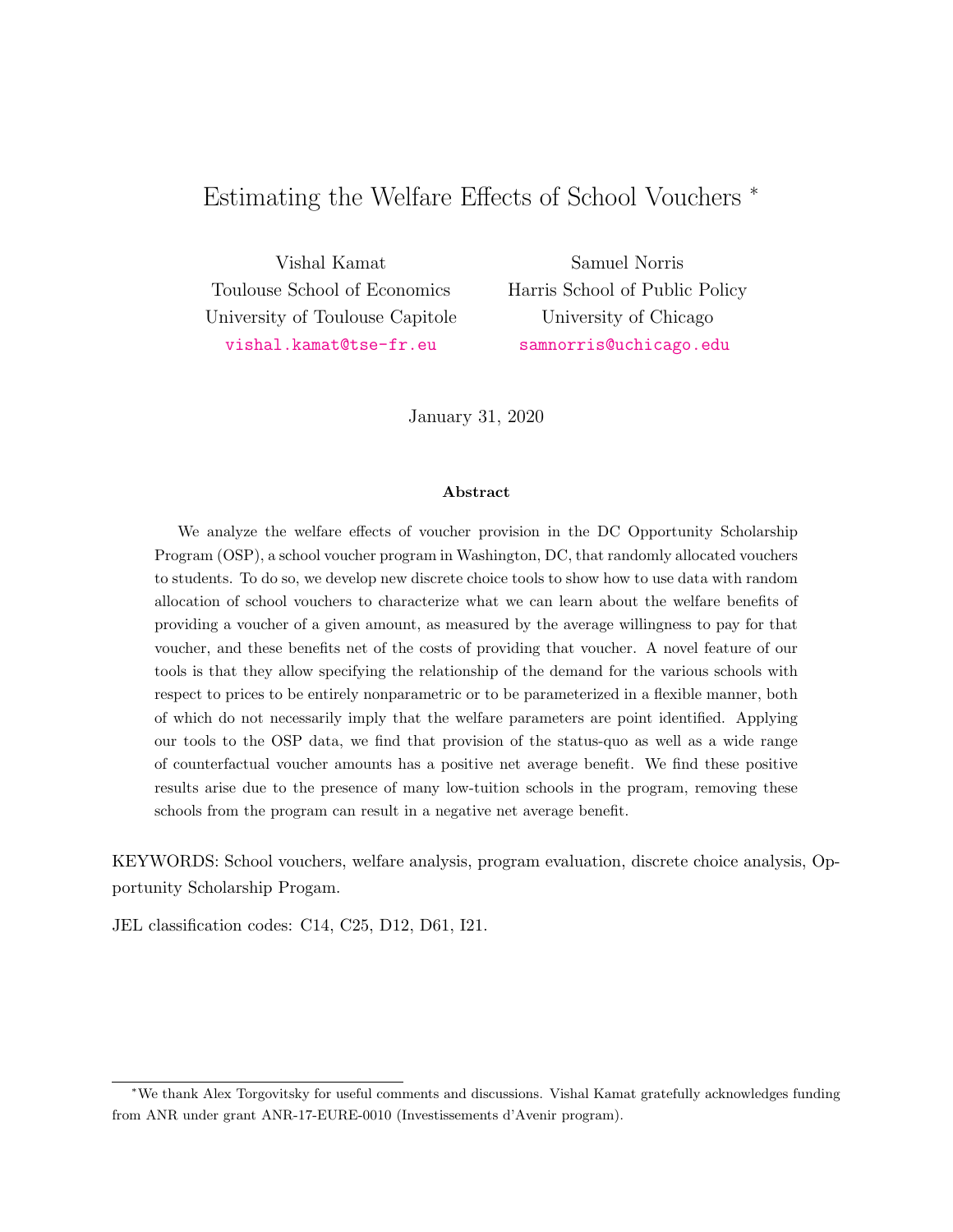## 1 Introduction

School vouchers are a topic of active education policy debate across several countries. In its basic form, they are government-funded certificates of a certain amount that parents of students can use to offset tuition at any eligible private school of their choice. By reducing the price of private schools and making these schools more affordable, voucher advocates argue they foster school choice that can make voucher recipients better off [\(Friedman,](#page-27-0) [1962\)](#page-27-0).

In recent years, a number of studies have empirically investigated this claim by estimating the effects of vouchers on various outcomes using data from programs that randomly allocate vouchers— see, for example, Abdulkadiroğlu et al. [\(2018\)](#page-27-3), [Angrist et al.](#page-27-2) [\(2002\)](#page-27-2), [Dynarski et al.](#page-27-3) (2018), [Howell](#page-27-4) [et al.](#page-27-4) [\(2000\)](#page-27-4), [Krueger and Zhu](#page-27-5) [\(2004\)](#page-27-5), [Mayer et al.](#page-28-0) [\(2002\)](#page-28-0), [Mills and Wolf](#page-28-1) [\(2017\)](#page-28-1), [Muralidharan](#page-28-2) [and Sundararaman](#page-28-2) [\(2015\)](#page-28-2) and [Wolf et al.](#page-28-3) [\(2010\)](#page-28-3). However, as surveyed in [Epple et al.](#page-27-6) [\(2017\)](#page-27-6), the evidence from these studies is mixed. Some find positive effects, while others find null or even negative effects. Nonetheless, despite this mixed evidence on the benefits on outcomes, the data in each of these studies reveals that a non-trivial proportion of recipients choose to use the voucher. By revealed preference arguments, this suggests that recipients may in general value vouchers and be better off across dimensions not easily captured by outcomes.

In this paper, we analyze these potential welfare benefits that recipients may experience under the observed status-quo voucher amount as well as under alternative counterfactual amounts in the DC Opportunity Scholarship Program (OSP). The OSP was the first federally-funded school voucher program in the United States, which was implement in Washington, DC. It provided a voucher of \$7,500 and, due to oversubscription, randomly allocated the voucher to families. The data from the program reveals that around 70% of the recipients choose to use the voucher, implying that a large proportion of recipients may in fact potentially value the voucher.

Our analysis starts by showing how to generally use data with random allocation of vouchers to characterize what we can learn about the welfare benefits of providing a voucher of a given amount. To measure the welfare benefits of such a voucher, we use the average of individual willingness to pay for that voucher, i.e. the amount of money an individual is willing to pay to receive that voucher such that they are indifferent had they not received it. This measure provides a natural money metric for the welfare benefits and, in particular, relates to the average compensating variation of the decrease in school prices induced by the voucher. To benchmark these benefits and perform a cost-benefit analysis, we also measure the potential costs the government may face through the provision of the voucher.

To characterize what can learn about these quantities using the data, we develop new tools. In our model of school choice which is entirely nonparametric, each parameter capturing these various quantities can be expressed as functions of the demand for each school. Given the random allocation of vouchers, the observed choices of recipients and non-recipients reveal the value of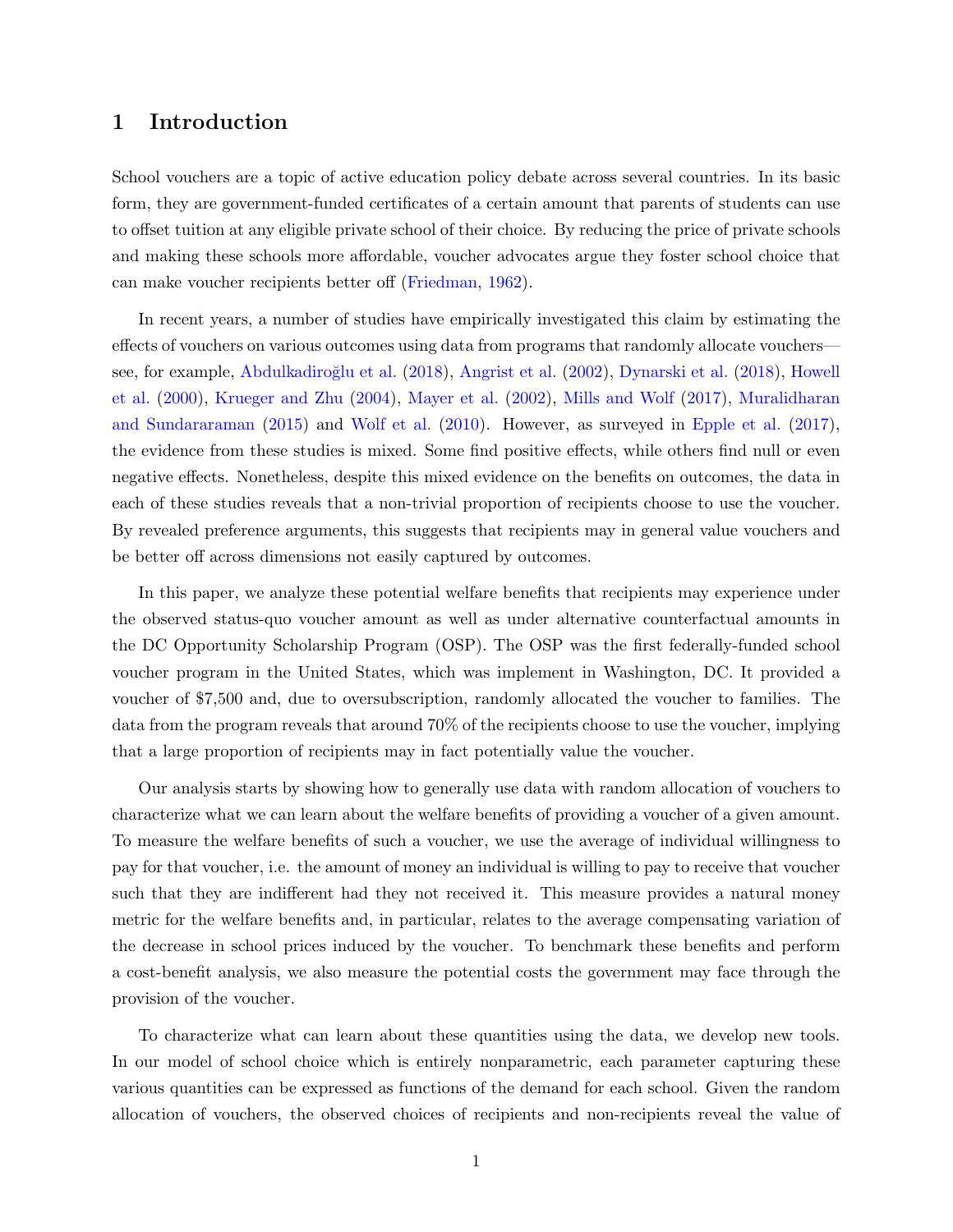the demand at two prices, namely the prices with and without the application of the status-quo voucher. However, our parameters of interest generally depend on demand values beyond these two prices. The tools we develop aim to show how to sharply characterize what we can learn about these parameters under a given specification of demand. We consider two demand specifications. In the first, the demand for each school is only nonparametrically restricted to be decreasing with its own price and increasing with the prices of other schools; whereas, in the second, the demand is additionally allowed to be generally parameterized through a flexible functional form restriction on how it varies with prices. For both specifications, we develop easy-to-implement computational procedures that characterize what we can learn about our parameters.

Importantly, our procedures account for the fact that under both specifications there may not exist a single point-identified demand but potentially multiple demand functions consistent with the values revealed by the data. Indeed, this is generally the case unless one solely focuses attention to arguably restrictive parametric specifications of demand. Our procedures generate the unique parameter value in these more restrictive cases while continuing to generate the set of all parameter values consistent with the multiple admissible demand functions in the more general case. As we discuss below, this generality of our developed tools is a novel feature and of potential interest to discrete choice analysis beyond the voucher setup we consider in this paper.

Applying the developed tools to the OSP data, our estimates reveal that provision of the statusquo voucher amount can have a positive net average benefit. We find that this conclusion is robust to several choices of flexible parametric demand specifications and continues to hold even under the nonparametric specification. In particular, under our most flexible parametric specification, we find that the average benefit net of costs is bounded between \$1,030 and \$2,931, whereas, under the nonparametric specification, it is bounded between \$333 and \$5,606. For a wide range of counterfactual voucher amounts, our estimates continue to similarly reveal that provision of the voucher can have a positive net average benefit.

A closer inspection of the data reveals our positive findings on voucher provision arise due to the presence of many low-tuition schools in the program. These schools potentially induce a high welfare benefit for recipients relative to the net costs the government faces to fund a voucher when redeemed at them. Indeed, [Friedman](#page-27-0) [\(1962\)](#page-27-0) argued a key rationale for school vouchers is that they may subsidize private schools that provide services individuals value more efficiently than government-funded schools. Our analysis concludes by investigating the importance of low-tuition schools in the OSP. We estimate how the welfare effects of the status-quo voucher amount change when removing such schools from the program. Our estimates reveal the presence of such schools plays an essential role in explaining our positive findings, absent schools with tuition at most \$3,500 in the program can result in a negative net benefit.

We primarily contribute to the literature on the evaluation of school voucher programs. As highlighted above, most papers in this literature estimate the effects of various programs on out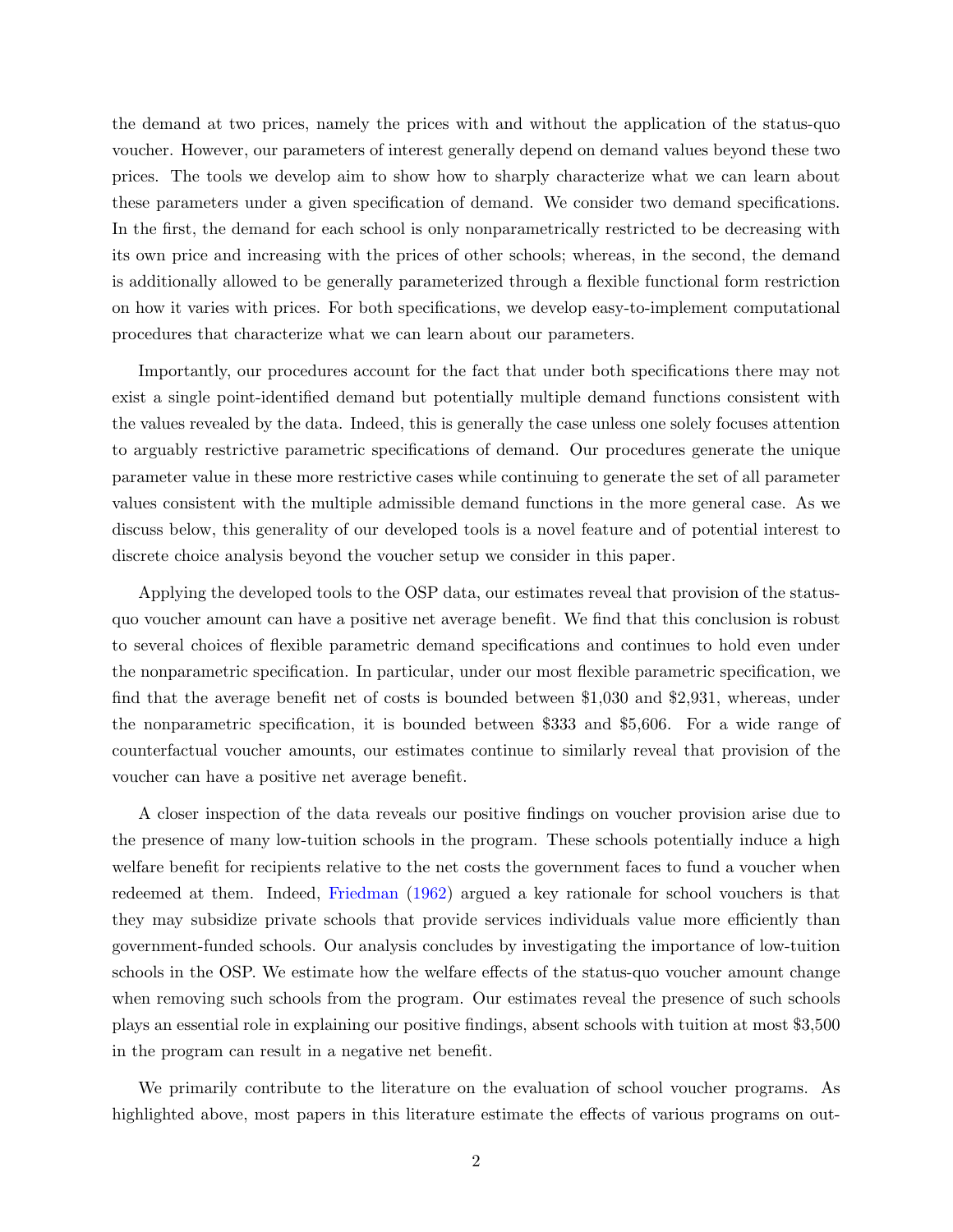comes. However, these estimates leave open the question on the welfare implications of these programs. We complement these papers by providing welfare estimates of a specific program and developing general tools that can be used to analyze programs beyond the one we study. A smaller literature uses differentiated-products demand models to study questions of school choice related to vouchers. These papers analyze, among other things, the changes in school quality induced by a program [\(Neilson,](#page-28-4) [2013\)](#page-28-4) and welfare effects of proposed policy changes [\(Carneiro et al.,](#page-27-7) [2019\)](#page-27-7). Their analyses require exogenous variation in the data beyond the random allocation of vouchers and a fully-parameterized model such that the underlying primitives are point-identified. We complement these papers by focusing solely on the welfare effects of the voucher and showing precisely what can be learned without the more demanding data and modeling requirements.

In developing our tools, we exploit recent advancements from the literature on nonparametric welfare analysis in an important intermediate step. Specifically, [Bhattacharya](#page-27-8) [\(2015,](#page-27-8) [2018\)](#page-27-9) show that the average compensating variation of a price decrease can be nonparametrically expressed as a function of each good's demand. If these demand functions are point identified, then one can directly apply these results. We show how to exploit these results even when the demand functions are not point identified. Recently, [Bhattacharya](#page-27-10) [\(2019\)](#page-27-10) also derives analytic nonparametric bounds for welfare parameters in such cases with two goods where one of them is a numeraire good. These results however do not straightforwardly extend to the case with multiple goods and prices. We show how the geometry of the parameters in our context can be exploited to propose a computational procedure that similarly derives nonparametric bounds. In addition, we also show how flexible parametric specifications can be incorporated into the analysis. In this direction, we exploit ideas from [Mogstad et al.](#page-28-5) [\(2018\)](#page-28-5), who show how parametric restrictions can be incorporated in an alternative setting of a treatment effect model.

More broadly, we contribute to the growing literature on non- and semiparametric discrete choice analysis where the underlying model primitive is not necessarily point identified—see, for example, [Chesher et al.](#page-27-11) [\(2013\)](#page-27-11), [Kamat](#page-27-12) [\(2019\)](#page-27-12), [Kitamura and Stoye](#page-27-13) [\(2018\)](#page-27-13), [Manski](#page-28-6) [\(2007\)](#page-28-6) and [Tebaldi et al.](#page-28-7) [\(2019\)](#page-28-7). These papers provide various tools, mostly computational, to evaluate different questions such as estimating the effect of different prices and choice sets on demand, characterizing the underlying utility functions, and testing the utility maximization premise of various models. We complement this literature by providing tools to evaluate a question of interest not analyzed in these papers, namely the average willingness to pay for a given decrease in prices.

We organize our analysis in the paper as follows. Section [2](#page-4-0) describes our model of school choice and demand specifications we consider. Section [3](#page-7-0) defines the parameters we use to measure the welfare benefits as well as the costs of voucher provision. Section [4](#page-9-0) characterizes what we can learn about our parameters. Section [5](#page-17-0) presents our empirical results on the OSP. Section [6](#page-25-0) concludes. Proofs of all results along with additional details pertinent to our analysis are presented in the Supplementary Appendix.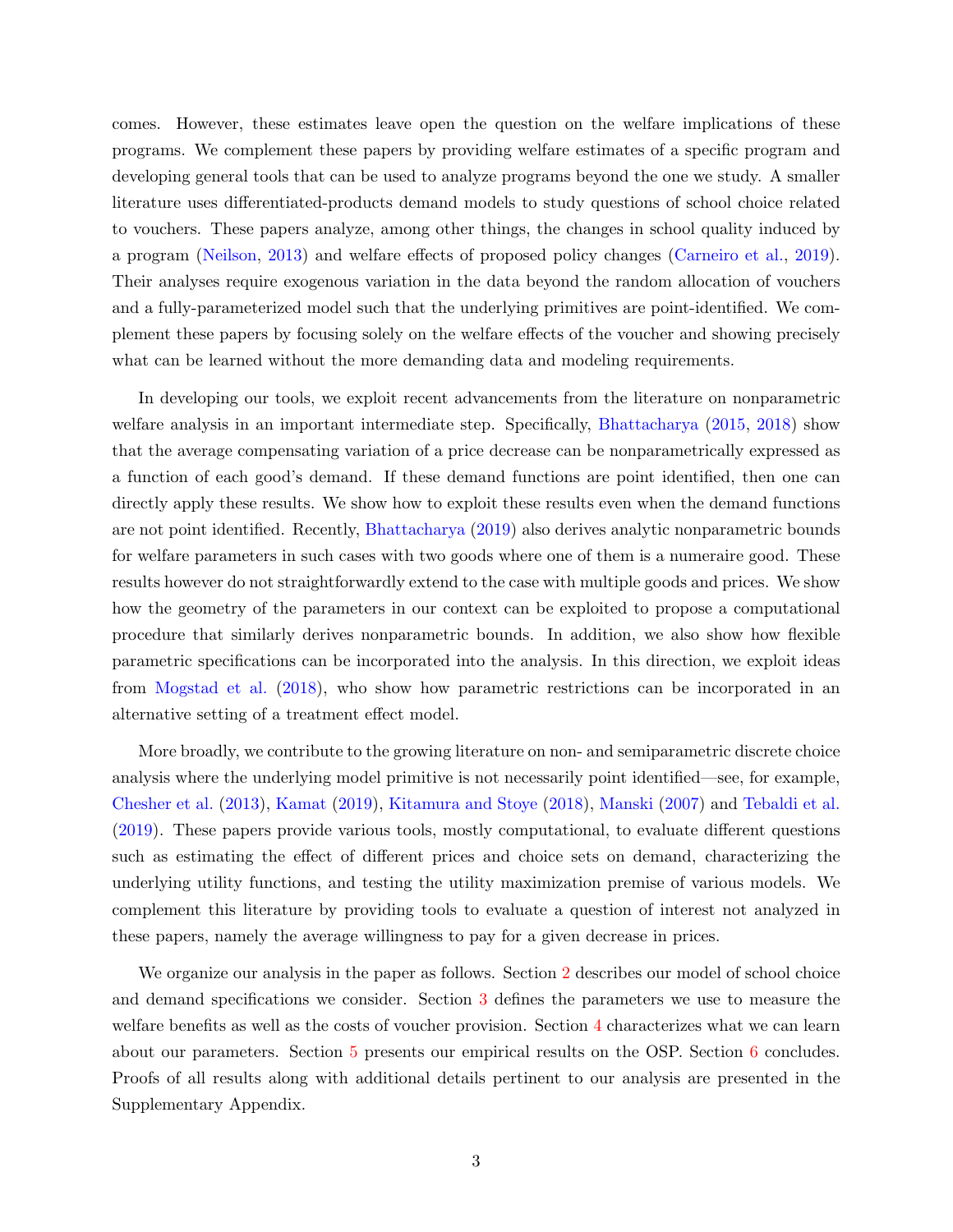### <span id="page-4-0"></span>2 Model of School Choice

Suppose the set of schools where individuals can enroll can be partitioned into government-funded schools and private schools that do and do not participate in the voucher program. Let  $\mathcal{J}_g$  denote the set of government-funded schools,  $\mathcal{J}_n$  denote the set of private schools not participating in the voucher program, and  $\mathcal{J}_v$  denote the set of private schools participating in the voucher program. The status-quo voucher program provides an amount of at most  $\tau_{sq} \in \mathbf{R}_+$  to cover the price (the tuition) for any school in  $\mathcal{J}_v$ . For the jth school in  $\mathcal{J}_v$ , let  $p_j^* \in \mathbf{R}_+$  denote its original price before applying the voucher and let  $p_j(\tau) \in \mathbf{R}_+$  denote its price after applying a voucher of amount  $\tau \in \mathbf{R}_+$ , where these two prices are related by the relationship

$$
p_j(\tau) = \max\{0, p_j^* - \tau\} . \tag{1}
$$

Under this notation, the original price and that under the status-quo amount for the j<sup>th</sup> school in  $\mathcal{J}_v$ are given by  $p_j(0)$  and  $p_j(\tau_{sq})$ , respectively. For notational convenience, we use  $\mathcal{J}_s = \mathcal{J}_g \cup \mathcal{J}_n \cup \mathcal{J}_v$  to denote the set of all schools. In addition, we take  $\mathcal{J}_v = \{1, \ldots, J\}$ , where the schools in this list are ordered in terms of their original prices, i.e.  $p_1^* \leq \ldots \leq p_J^*$ , and we take  $p(\tau) = (p_1(\tau), \ldots, p_J(\tau))$ to denote the vector of prices for these schools under a voucher of amount  $\tau$ .

For a given individual, we observe  $Z$  and  $D$ , which respectively denote an indicator for whether the individual received a voucher and the school in  $\mathcal{J}_s$  where the individual enrolled. We assume that the observed enrollment choice is the product of an underlying utility maximization decision. To this end, let  $Y_j$  denote the individual's underlying disposable income under the jth school in  $\mathcal{J}_g$ or  $\mathcal{J}_n$  and let  $U_j(Y_j)$  denote the corresponding indirect utility under that school. For the schools in  $\mathcal{J}_v$ , we can define similar quantities but we need to explicitly account for the role their prices play as they are altered by the receipt of the voucher. Specifically, let  $Y_j - p_j$  denote the individual's underlying disposable income under the j<sup>th</sup> school in  $\mathcal{J}_v$  had the price of that school been set to  $p_j \in \mathbf{R}_+$ , and let  $U_j(Y_j - p_j)$  denote the corresponding indirect utility under that school given that price. Using these quantities, we can define the individual's utility maximizing choice had the prices of the schools in  $\mathcal{J}_v$  been set to the vector  $p = (p_1, \ldots, p_J)$  by

$$
D(p) = \begin{cases} \arg \max_{j \in \mathcal{J}_g \cup \mathcal{J}_n} U_j(Y_j) & \text{if } \max_{j \in \mathcal{J}_g \cup \mathcal{J}_n} U_j(Y_j) > \max_{j \in \mathcal{J}_v} U_j(Y_j - p_j) ,\\ \arg \max_{j \in \mathcal{J}_v} U_j(Y_j - p_j) & \text{if } \max_{j \in \mathcal{J}_g \cup \mathcal{J}_n} U_j(Y_j) \le \max_{j \in \mathcal{J}_v} U_j(Y_j - p_j) .\end{cases}
$$

The observed enrollment choice is then assumed to be related to the underlying utility maximizing choices and voucher receipt by the relationship

<span id="page-4-1"></span>
$$
D = D (p(\tau_{\text{sq}})) \cdot Z + D (p(0)) \cdot (1 - Z) . \tag{2}
$$

Our analysis is based on the demand functions for the different schools in the sense that we use them to state our assumptions and define our parameters of interest. Let  $P = \prod_{i=1}^{J}$  $\prod_{j=1} [0, p_j(0)] \subset \mathbf{R}^J_+$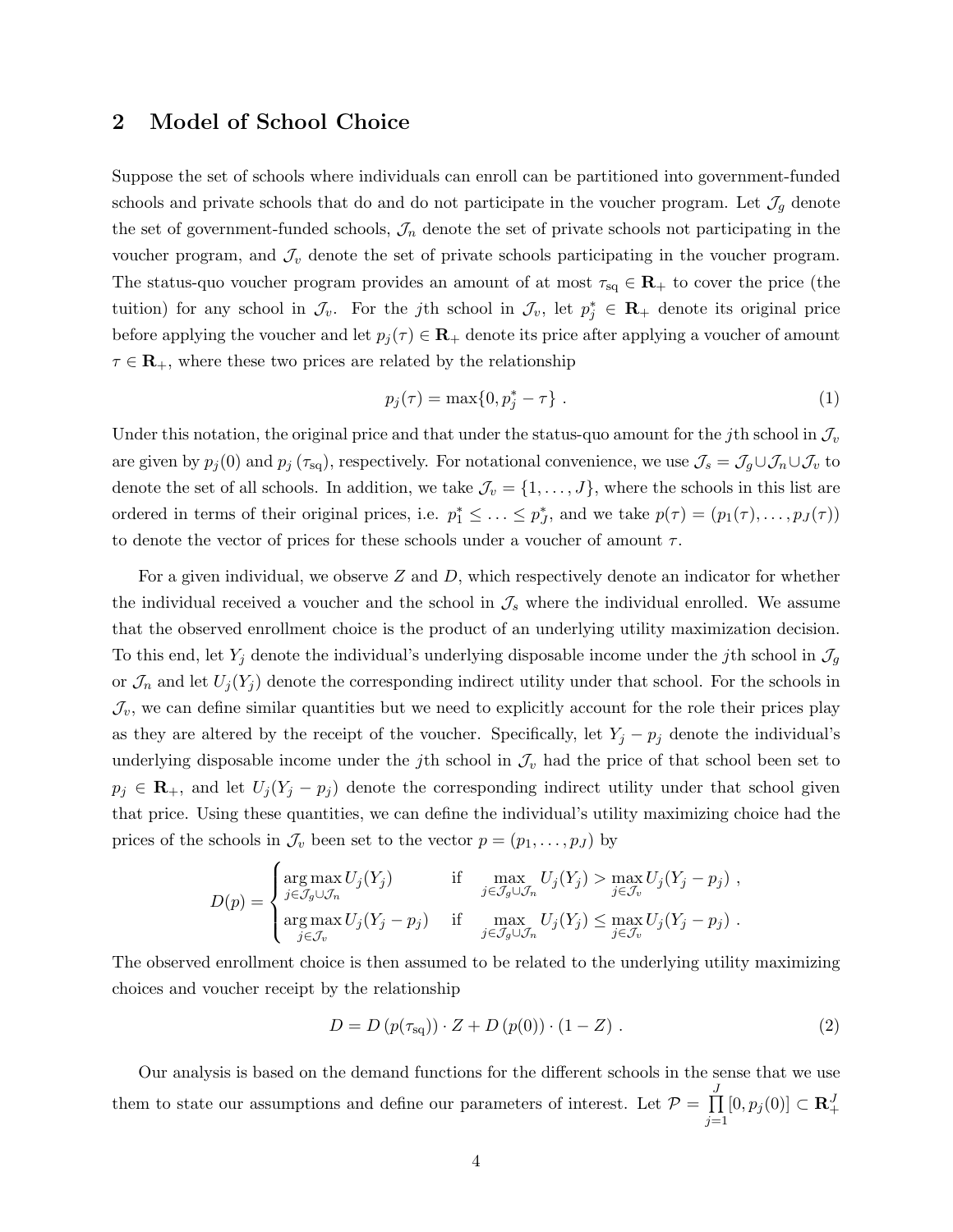denote the domain of price vectors for the schools in  $\mathcal{J}_v$  over which we define these functions. Then, for a given  $p \in \mathcal{P}$ , let

$$
q_j(p|z) = Prob\{D(p) = j|Z = z\},
$$
  
\n
$$
q_g(p|z) = Prob\{D(p) \in \mathcal{J}_g | Z = z\},
$$
  
\n
$$
q_n(p|z) = Prob\{D(p) \in \mathcal{J}_n | Z = z\}
$$

respectively define the demand for the j<sup>th</sup> school in  $\mathcal{J}_v$ , for any school in  $\mathcal{J}_g$  and for any school in  $\mathcal{J}_n$ , conditional on the receipt of the voucher  $Z = z \in \{0, 1\}$ . Analogously, let

$$
q_j(p) = Prob{D(p) = j},
$$
  
\n
$$
q_g(p) = Prob{D(p) \in \mathcal{J}_g},
$$
  
\n
$$
q_n(p) = Prob{D(p) \in \mathcal{J}_n}
$$

respectively define the unconditional demand for the jth school in  $\mathcal{J}_v$ , for any school in  $\mathcal{J}_g$  and for any school in  $\mathcal{J}_n$ . Note we only define demand for any school in  $\mathcal{J}_g$  and  $\mathcal{J}_n$ , and not for each specific school in these sets of schools. As we will observe, this is because defining demand over this more parsimonious grouping is sufficient for the definition of our welfare parameters. For notational convenience, let  $\mathcal{J} = \{g, n\} \cup \mathcal{J}_v$  denote the set of indices over which the demand functions are defined.

In the following assumption, we state the restrictions we impose on the demand functions under our baseline specification. In particular, note that this specification is entirely nonparametric.

<span id="page-5-0"></span>Assumption B. (Baseline)

- (i) For each  $j \in \mathcal{J}$ ,  $q_i(p|z) = q_i(p)$  for all  $p \in \mathcal{P}$  and  $z \in \{0, 1\}$ .
- (ii) For each  $j \in \mathcal{J}$ ,  $q_j$  is weakly increasing in  $p_i$  for each  $i \neq j \in \mathcal{J}_v$ .

Assumption [B\(](#page-5-0)i) states that the demand functions are invariant to the receipt of the voucher. It follows from this assumption that the underlying demand functions can be uniquely captured by the vector  $q \equiv (q_g, q_n, q_1, \ldots, q_J)$  of unconditional demand functions. As a result, in the remainder of our analysis, we focus solely on the unconditional demand; whenever we refer to demand, it is understood we are referring to the unconditional demand. Assumption  $B(ii)$  $B(ii)$  imposes shape restrictions on how demand behaves with the prices of the private schools in the voucher program. In particular, it imposes that for each  $p, p \in \mathcal{P}$  such that  $p_j > p'_j$  for  $j \in \mathcal{J}' \subseteq \mathcal{J}_v$  and  $p_j = p'_j$  for  $j \in \mathcal{J}_v \setminus \mathcal{J}'$ , we have that

<span id="page-5-1"></span>
$$
q_j(p) \ge q_j(p') \tag{3}
$$

for each  $j \in \mathcal{J} \setminus \mathcal{J}'$ . Since by definition we have that

$$
q_j(p) = 1 - \sum_{i \in \mathcal{J} \setminus \{j\}} q_i(p)
$$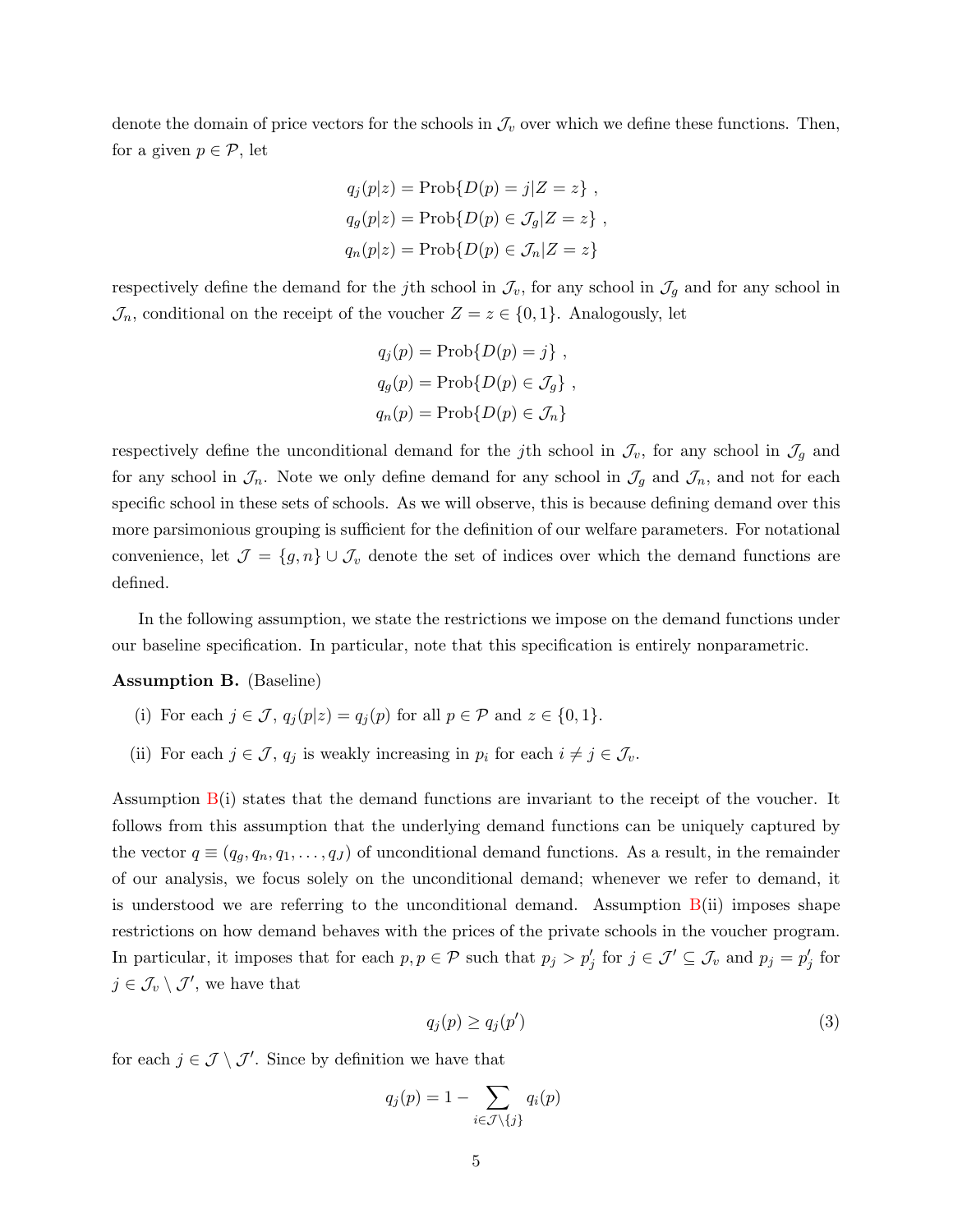for each  $j \in \mathcal{J}_v$ , note that it also directly follows from Assumption [B\(](#page-5-0)ii) that  $q_j$  is weakly decreasing in  $p_j$  for  $j \in \mathcal{J}_v$ , i.e. the standard shape restriction from demand theory that states demand for each good is weakly decreasing with respect to its own price. While the above assumptions impose restrictions directly on the demand functions, note that each of these restrictions follows from restrictions imposed on the underlying variables of the model. For example, Assumption  $B(i)$  $B(i)$ follows from assuming the voucher to be randomly allocated, i.e. Z is statistically independent of the remaining variables of the model. On the other hand, Assumption  $B(i)$  $B(i)$  follows from assuming  $U_j$  to be weakly or strongly increasing for each  $j \in \mathcal{J}_s$ .

A common approach in the literature on discrete choice analysis is to consider specifications that place parametric functional form restrictions on the demand functions—see, for example, [Train](#page-28-8) [\(2009,](#page-28-8) Chapter 2) for a textbook introduction on such parameterizations. These specifications are often chosen to ensure that the demand functions are point identified. In our analysis, we also consider auxiliary specifications that impose such parametric restrictions in addition to those in Assumption [B,](#page-5-0) but we do not restrict attention to only those that ensure point identification. In the following assumption, we state the general class of parametric specifications we consider.

<span id="page-6-0"></span>**Assumption A.** (Auxiliary) For each  $j \in \mathcal{J}$ ,

<span id="page-6-3"></span><span id="page-6-2"></span><span id="page-6-1"></span>
$$
q_j(p) = \sum_{k=0}^{K_j} \alpha_{jk} \cdot b_{jk}(p) \tag{4}
$$

for some  $\{\alpha_{jk} : 0 \le k \le K_j\}$ , where  $\{b_{jk} : 0 \le k \le K_j\}$  denote some known functions.

Assumption [A](#page-6-0) states that the demand functions are linear functions of some known functions of prices, where the variable  $\alpha \equiv (\alpha'_g, \alpha'_n, \alpha'_1, \ldots, \alpha'_J)'$ , with  $\alpha_j = (\alpha_{j1}, \ldots, \alpha_{jK_j})'$  for each  $j \in \mathcal{J}$ , parameterizes the demand functions. As we further discuss in Section [4.3,](#page-15-0) this assumption allows for several types of flexible parametric specifications. For example, it allows for those that result in point identification of the demand functions such as

$$
q_j(p) = \alpha_{j0} + \alpha_{j1} \cdot p_j \qquad \qquad \text{for } j \in \mathcal{J}_v , \qquad (5)
$$

$$
q_j(p) = \alpha_{j0} \qquad \qquad \text{for } j \in \{g, n\} \tag{6}
$$

for some  $\{\alpha_{jk} : j \in \mathcal{J}_v, 0 \leq k \leq 1\}$  and  $\{\alpha_{j0} : j \in \{g, n\}\}\)$ , i.e. the demand for voucher schools are linear functions of their own prices and the demand for any government or non-voucher school is constant—see Appendix [S.2.1](#page-0-0) for details on how this specification imposes restrictions similar to those imposed by a logit specification and—like the logit—achieves point identification of the demand functions. However, [A](#page-6-0)ssumption  $\Lambda$  also allows for more flexible specifications with smoother polynomial functions in own prices as well as prices of all schools, which do not imply point identification.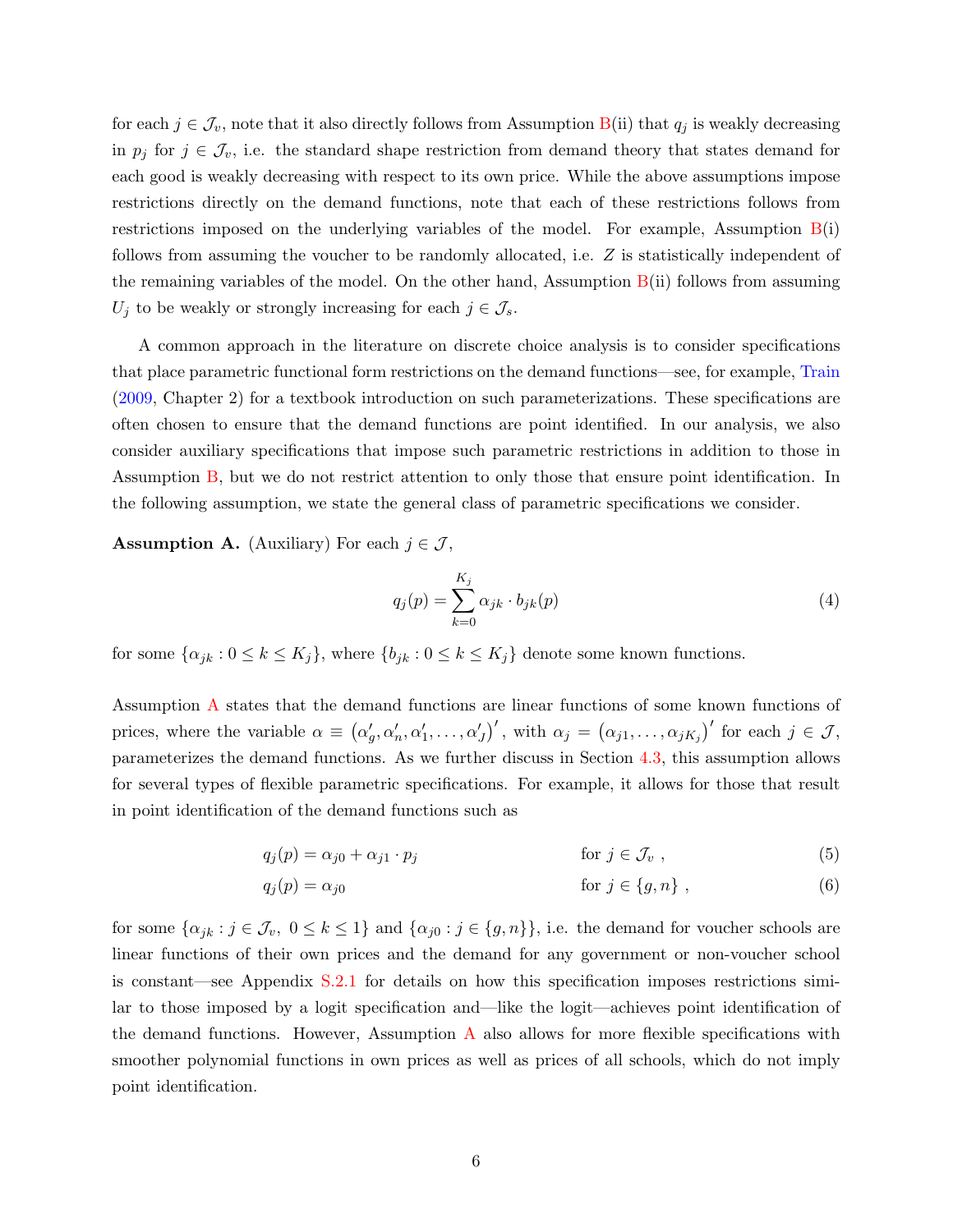### <span id="page-7-0"></span>3 Welfare Effects of Voucher Provision

In the context of our model, the provision of a voucher can make individuals better off by increasing their disposable income when enrolled in schools in the voucher program. In this section, we define the main parameter of interest of our analysis that aims to quantify these potential welfare benefits. We define this parameter for a generic voucher amount of  $\tau \in \mathbb{R}_+$ . As mentioned below, this generality, by choosing alternative values of  $\tau$ , allows us to analyze the welfare effects of the status-quo voucher amount as well as alternative counterfactual voucher amounts.

To quantify the benefit for a given individual, we use a money metric for the welfare gains from the receipt of the voucher. Specifically, we use the amount of money that the individual would pay to receive the voucher or, equivalently, the negative of the compensating variation of the reduction in prices induced by the voucher. Formally, the individual's willingness to pay for a voucher of amount  $\tau$  is defined by the variable  $B(\tau)$  that solves

$$
\max \left\{ \max_{j \in \mathcal{J}_g \cup \mathcal{J}_n} U_j(Y_j), \max_{j \in \mathcal{J}_v} U_j(Y_j - p_j(0)) \right\} \n= \max \left\{ \max_{j \in \mathcal{J}_g \cup \mathcal{J}_n} U_j(Y_j - B(\tau)), \max_{j \in \mathcal{J}_v} U_j(Y_j - p_j(t) - B(\tau)) \right\},
$$
\n(7)

i.e. the amount of money to be subtracted from the individual's income under the receipt of the voucher so that they obtain the same utility as that in the absence of the voucher. We then quantify the average benefit of a voucher that provides an amount of  $\tau$  by

<span id="page-7-2"></span><span id="page-7-1"></span>
$$
AB(\tau) = E[B(\tau)], \qquad (8)
$$

i.e. the average willingness to pay to receive the voucher amount of  $\tau$ .

As mentioned, our analysis is based on the fact that our parameters of interest can be written as functions of the demand functions introduced in the previous section. In order to show this for the average benefit parameter defined above, we exploit results from [Bhattacharya](#page-27-8) [\(2015,](#page-27-8) [2018\)](#page-27-9) who showed in a more general setup that the average value of a variable such as that defined in [\(7\)](#page-7-1) can be written as a closed form expression of the demand functions. In the following proposition, we formally state this result in terms of our setup and notation. In the statement of this proposition, we use  $j(\tau)$  to denote the j<sup>th</sup> school in  $\mathcal{J}_v$  such that  $p_{j(\tau)}(0) < \tau$  and  $p_{j(\tau)+1}(0) \geq \tau$ , i.e. the last school in  $\mathcal{J}_v$  for which the voucher amount  $\tau$  is strictly greater than the tuition amount. In addition, we take  $\{a_l(\tau): 0 \leq l \leq J\}$  to be a set of values such that  $a_0(\tau) = 0$ ,  $a_l(\tau) = p_l(0)$  for  $1 \leq l \leq j(\tau)$  and  $a_l(\tau) = \tau$  for  $l > j(\tau)$ .

**Proposition 3.1.** Suppose  $U_j$  is continuous and strictly increasing for each  $j \in \mathcal{J}_s$ . Then we have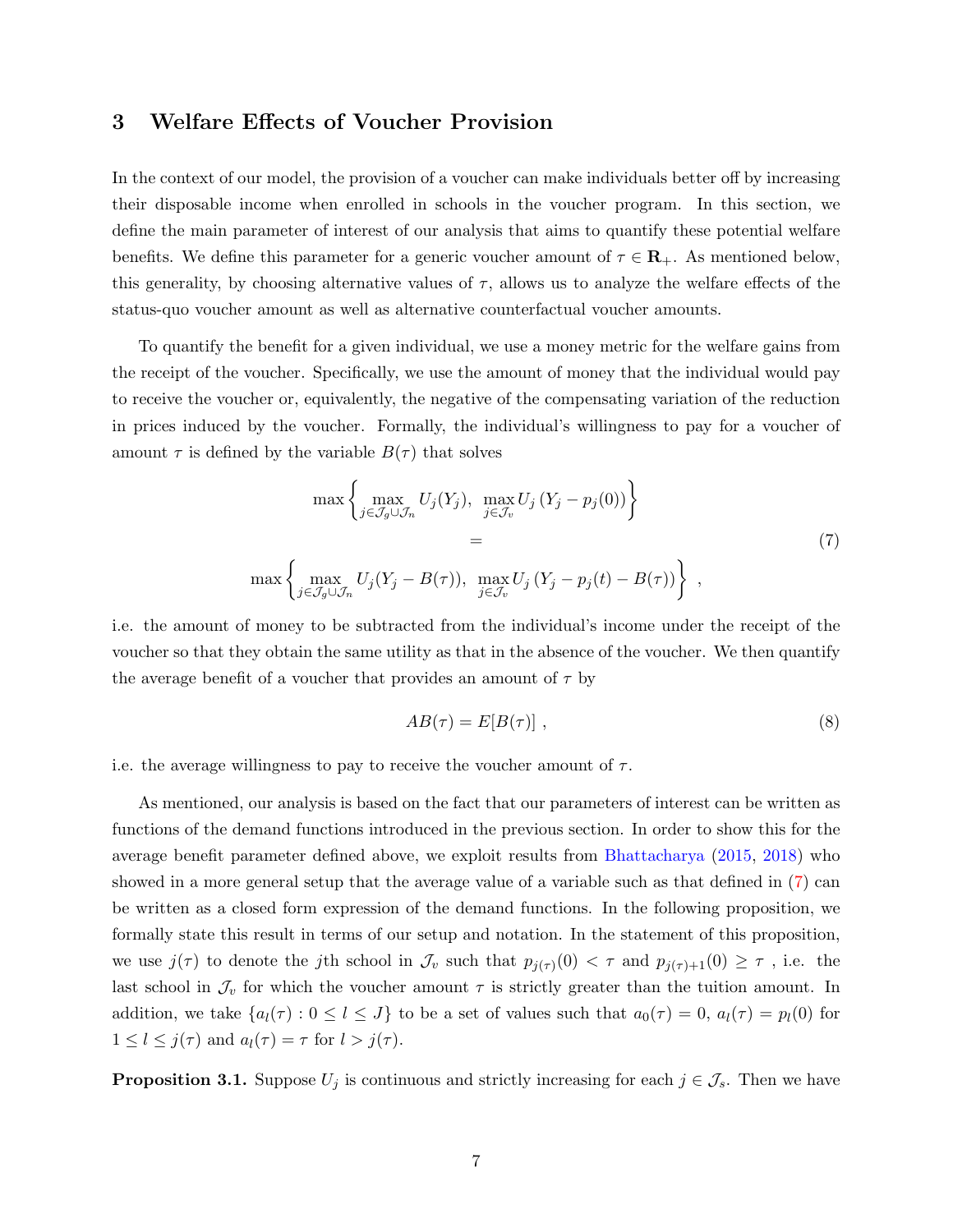that  $B(\tau)$  defined in [\(7\)](#page-7-1) exists and is unique, and that

$$
E[B(\tau)] = \sum_{l=0}^{j(\tau)} \int_{a_l(t)}^{a_{l+1}(\tau)} \left( \sum_{j=l+1}^J q_j(p_1(0), \dots, p_l(0), p_{l+1}(\tau) + a, \dots, p_J(\tau) + a) \right) da . \tag{9}
$$

While voucher provision can have benefits, it can also be costly to the government who finances the voucher. To benchmark the benefits and perform a cost-benefit analysis, we therefore also consider parameters that measure these potential costs. To this end, observe that the provision of a voucher introduces costs to the government when individuals enroll in a school in the program, but can also brings about savings depending on the costs the government faces under schools where individuals enroll in the absence of the voucher. To formally capture these net costs, let  $c_i(\tau)$ denote the cost that the government associates with the jth demand function in  $\mathcal J$  under a voucher of amount  $\tau$ . For example, in our baseline empirical analysis, we take

$$
c_j(\tau) = \begin{cases} c_g & \text{for } j = \mathcal{J}_g, \\ 0 & \text{for } j = \mathcal{J}_n, \\ \min\{p_j(0), \tau\} & \text{for } j \in \mathcal{J}_v, \end{cases}
$$

i.e. the cost associated with each government-funded school is some known value  $c<sub>g</sub>$ , the cost associated with each private school not participating in the program is zero, and the cost associated with each private school participating in the program is the voucher amount spent to cover tuition. We then measure the average net costs from the provision of a voucher of amount  $\tau$  by

$$
AC(\tau) = \sum_{j \in \mathcal{J}} c_j(\tau) \cdot q_j(p(\tau)) - \sum_{j \in \mathcal{J}} c_j(0) \cdot q_j(p(0)), \qquad (10)
$$

i.e. the average costs the government faces when individuals receive the voucher net of those it faces when individuals do not receive the voucher. Along with the average benefit parameter, we can then also define the average surplus parameter, which can be used to perform a cost-benefit analysis. Specifically, for a voucher amount of  $\tau$ , let

<span id="page-8-1"></span><span id="page-8-0"></span>
$$
AS(\tau) = AB(\tau) - AC(\tau) \tag{11}
$$

denote the average surplus of the voucher, i.e. the average benefit across individuals of receiving the voucher net of the average cost for the government of providing that voucher. Note that the average cost parameter is a function of  $q$  and, since the average benefit parameter is a function of q, so is the average surplus parameter.

The benefit, cost and surplus parameters we described above were defined for a generic voucher amount of  $\tau$ . By taking different values of  $\tau$ , we can evaluate these parameters for both the statusquo voucher amount as well as alternative counterfactual amounts. More specifically, by taking  $\tau = \tau_{\text{sq}}$ , we can evaluate these parameters for the status-quo voucher amount, whereas, by taking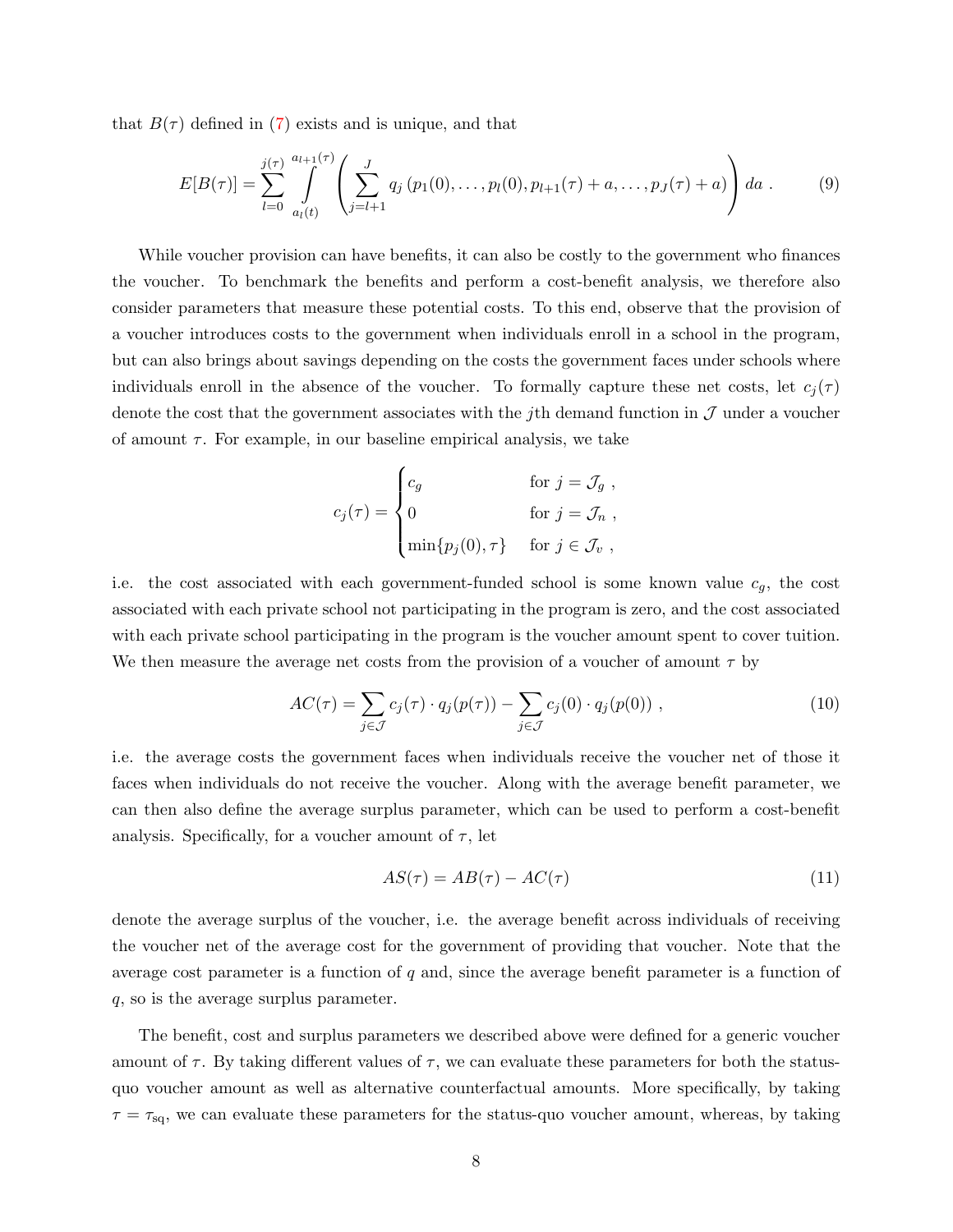$\tau = \tau_c \neq \tau_{\text{sq}}$ , we can evaluate these parameters for a counterfactual amount of  $\tau_c$ . In our analysis, we also study the difference of the parameters under these amounts, i.e.

<span id="page-9-4"></span>
$$
\Delta AB \left( \tau_{\rm c} \right) = AB \left( \tau_{\rm c} \right) - AB \left( \tau_{\rm sq} \right) \tag{12}
$$

<span id="page-9-5"></span>
$$
\Delta AC \left( \tau_{\rm c} \right) = AC \left( \tau_{\rm c} \right) - AC \left( \tau_{\rm sq} \right) \tag{13}
$$

$$
\Delta AS\left(\tau_{\rm c}\right) = AS\left(\tau_{\rm c}\right) - AS\left(\tau_{\rm sq}\right) \tag{14}
$$

which allows us to directly compare the benefit, cost and surplus between the counterfactual and status-quo voucher amounts.

### <span id="page-9-0"></span>4 Identification Analysis

In the previous section, we described our parameters of interest and noted that each of them was a function of the demand functions. In this section, we study what we can learn about each of these parameters given what we know about the demand functions from the imposed assumptions and data.

### 4.1 General Setup

We begin by formally describing the general setup for the identification analysis we develop below. To this end, let  $\theta(q)$  denote a pre-specified parameter of interest from Section [3](#page-7-0) that we want to learn about.

Since  $\theta$  is a known function, it follows what we can learn about our parameter depends on what we know about the function  $q$ . As  $q$  is defined to be a function whose image is a vector of probabilities, we know by construction that for each  $p \in \mathcal{P}$  we have

$$
0 \le q_j(p) \le 1 \quad \text{for each } j \in \mathcal{J},\tag{15}
$$

<span id="page-9-2"></span><span id="page-9-1"></span>
$$
\sum_{j \in \mathcal{J}} q_j(p) = 1 \tag{16}
$$

i.e., for all prices, each demand function lies in the unit interval and their sum together equals one. Under our baseline specification, we know that q satisfies Assumption  $B(ii)$  $B(ii)$ , i.e. it satisfies the nonparametric shape restrictions stated in [\(3\)](#page-5-1). Under our auxiliary specifications, we additionally know that q satisfies Assumption [A,](#page-6-0) i.e. it satisfies the parametric restrictions stated in [\(4\)](#page-6-1). Finally, under both specifications, the data also restricts the values that  $q$  can take. Specifically, it follows from  $(2)$  and Assumption  $B(i)$  $B(i)$  that the data reveals

<span id="page-9-3"></span>
$$
q_j(p(0)) = \text{Prob}[D = j|Z = 0] \equiv P_{j|0} , \qquad (17)
$$

$$
q_j(p(\tau_{sq})) = \text{Prob}[D = j | Z = 1] \equiv P_{j|1}
$$
\n(18)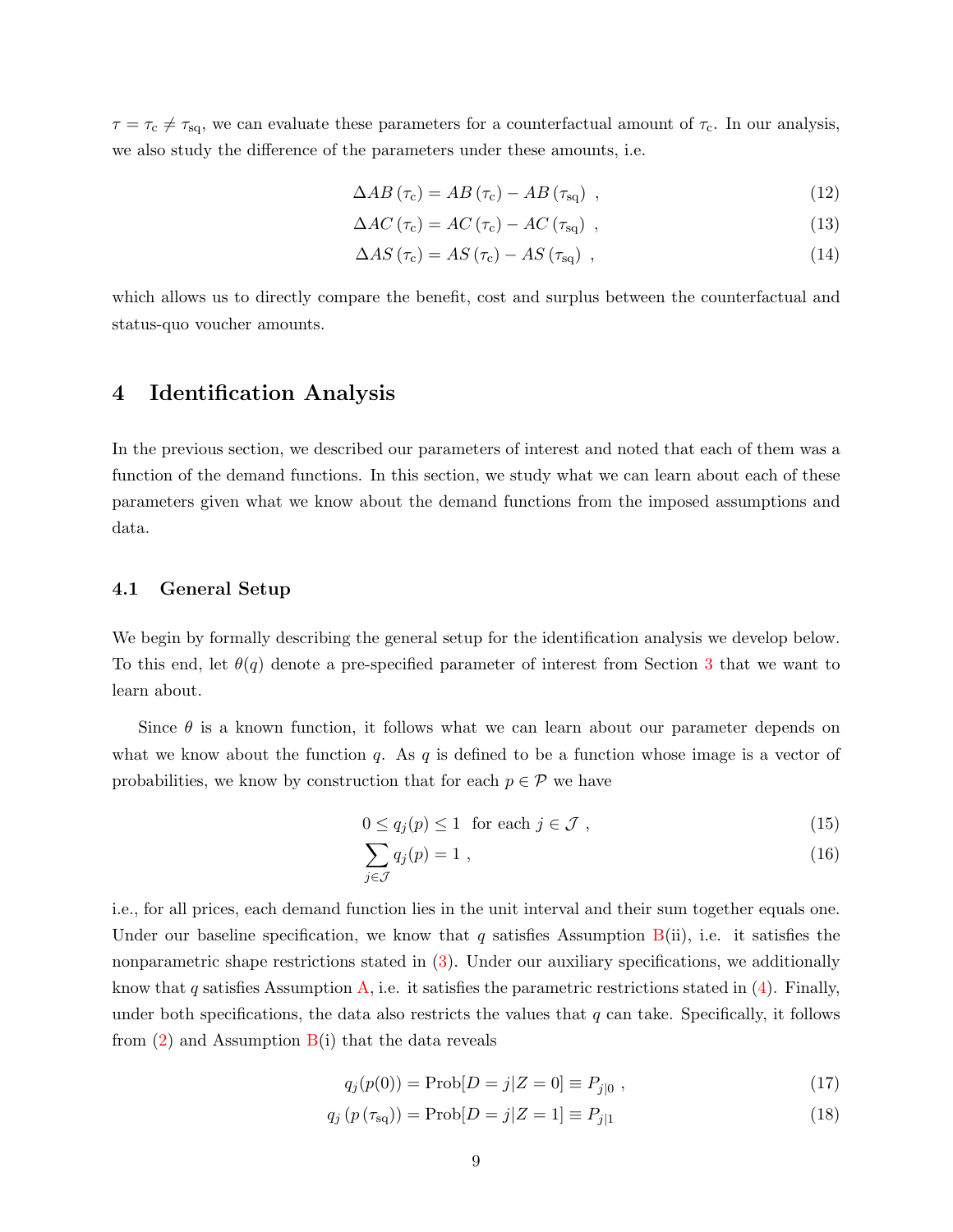for  $j \in \mathcal{J}_v$ , and

<span id="page-10-2"></span><span id="page-10-0"></span>
$$
q_j(p(0)) = \text{Prob}[D \in \mathcal{J}_j | Z = 0] \equiv P_{j|0} , \qquad (19)
$$

$$
q_j(p(\tau_{\text{sq}})) = \text{Prob}[D \in \mathcal{J}_j | Z = 1] \equiv P_{j|1}
$$
\n(20)

for  $j \in \{g, n\}$ , i.e. the enrollment shares across schools conditional on the receipt of voucher reveal the values the demand functions take at the vector of prices with and without the status-quo voucher amount. To summarize the above information on what we know about  $q$ , let **F** denote the set of all functions from  $P$  to  $\mathbf{R}^{|\mathcal{J}|}$ . Then, let

$$
\mathbf{Q}_B = \{ q \in \mathbf{F} : q \text{ satisfies (15)} - (16), (3) \text{ and } (17) - (20) \}
$$
 (21)

denote the admissible set of all demand functions that satisfy the various restrictions imposed by the assumptions and data under our baseline specification, and let

$$
\mathbf{Q}_A = \{q \in \mathbf{F} : q \text{ satisfies (15)} - (16), (3), (4) \text{ and } (17) - (20)\}\
$$
 (22)

denote the analogous set of such demand functions under our auxiliary specification.

Given what we know about  $q$ , our objective is to characterize what we can then learn about our parameter  $\theta(q)$ . In some cases, observe that there exists a single admissible value of q under the chosen specification. In such cases, it follows that we can exactly learn value of  $\theta(q)$ . For example, as we noted before, this is the case under the specification described in  $(5)-(6)$  $(5)-(6)$  $(5)-(6)$ . However, under more flexible parametric specifications as well as the baseline nonparametric specification, there generally exist multiple admissible values of  $q$ . In these more general cases, it follows that we can learn a set of values that  $\theta(q)$  may potentially lie in.

Our analysis aims to show what we can learn across both these two cases. We generally do so by showing how to characterize the identified set. Formally, for a given admissible set of demand functions  $Q$ , the identified set is defined by

<span id="page-10-1"></span>
$$
\theta(\mathbf{Q}) = \{ \theta_0 \in \mathbf{R} : \theta(q) = \theta_0 \text{ for some } q \in \mathbf{Q} \} \equiv \Theta ,
$$
\n(23)

i.e. the image of the set of admissible functions Q under the function  $\theta$ . Intuitively, the identified set corresponds to the set of all parameter values that could have been generated by the admissible values of q. By construction, it sharply captures all that we can learn about the parameter given the data and the chosen specification. Indeed, if the parameter is point identified then the identified set corresponds to a single point. Alternatively, if the parameter is partially identified then the identified set corresponds to the sharpest set of all possible parameter values consistent with the data and specification.

In what follows, we develop procedures to compute the identified set under each of our speci-fications: first, in Section [4.2,](#page-11-0) under our baseline specification, i.e.  $\Theta$  in [\(23\)](#page-10-1) when  $\mathbf{Q} = \mathbf{Q}_B$ ; and then, in Section [4.3,](#page-15-0) under our auxiliary specification, i.e.  $\Theta$  in [\(23\)](#page-10-1) when  $\mathbf{Q} = \mathbf{Q}_A$ .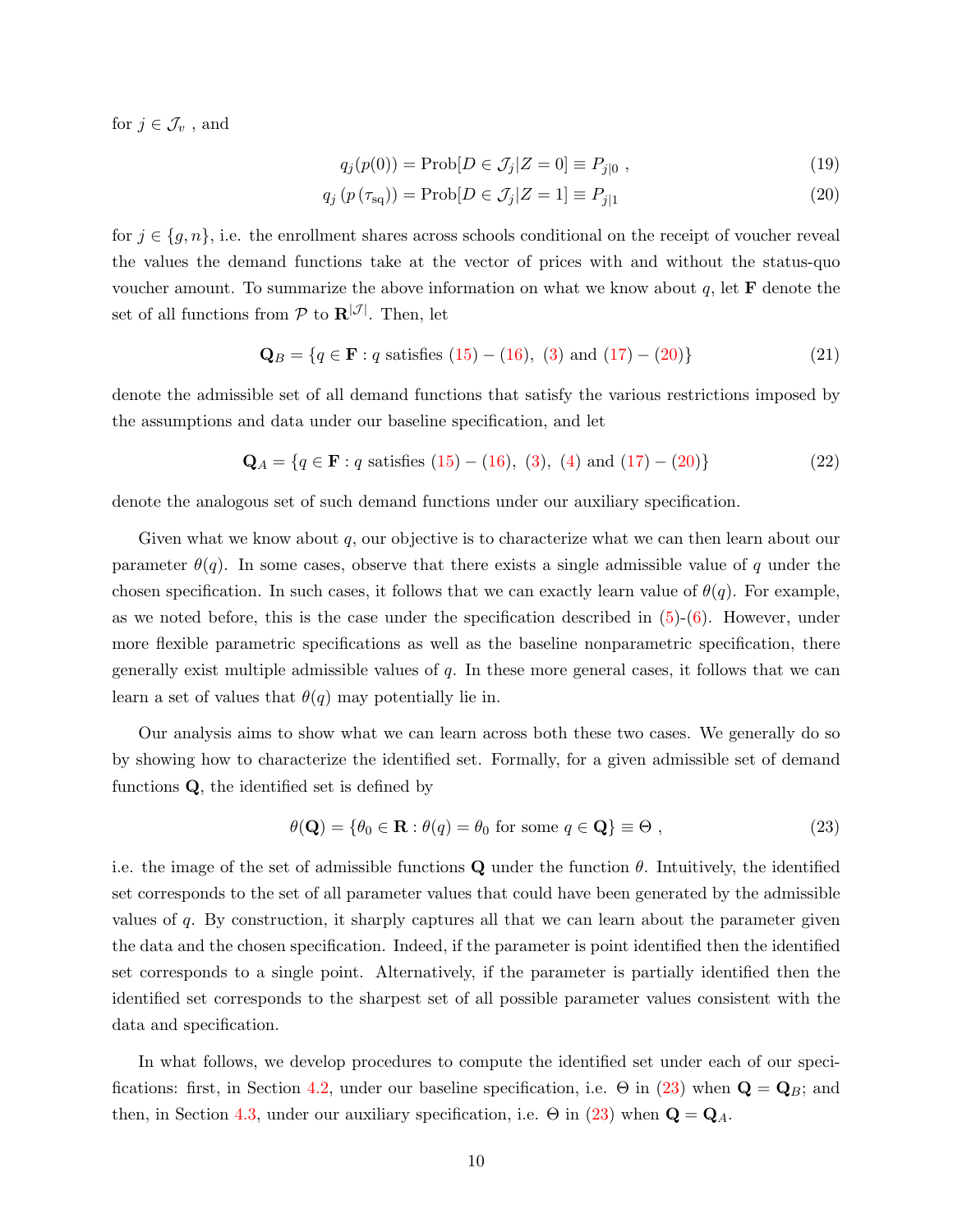### <span id="page-11-0"></span>4.2 Identified Set under Baseline Nonparametric Specification

In principle, observe that characterizing the identified set corresponds to searching over the various q in Q and taking their image under the function  $\theta$ . Under the baseline specification, this problem can be challenging due to the fact that  $\mathbf{Q}_B$  is an infinite-dimensional space. Below, we show how to feasibly proceed in this case. In particular, we exploit the idea that we can replace  $\mathbf{Q}_B$  by a finite-dimensional space  $\mathbf{Q}_{B}^{\text{fd}}$  without any loss of information with respect to what we can learn about the parameter in the sense that  $\theta(\mathbf{Q}_B) = \theta\left(\mathbf{Q}_B^{\text{fd}}\right)$ . This allows us to indirectly characterize the identified set by searching only through q in  $\mathbf{Q}_{B}^{\text{fd}}$ , which is a finite-dimensional problem and, hence, potentially feasible in practice.

We begin by defining the finite-dimensional space  $\mathbf{Q}_{B}^{\text{fd}}$  we consider. In order to do so, we need to first define a collection of sets that plays a key role in the subsequent definition of  $\mathbf{Q}_{B}^{\text{fd}}$ . To this end, observe that

$$
\mathcal{P}_l(\tau) = \{ p \in \mathcal{P} : p_j = \min\{p_j(0), p_j(\tau) + a\} \text{ for } a \in [a_l(\tau), a_{l+1}(\tau)] \text{ for each } j \in \mathcal{J}_v \} \tag{24}
$$

for  $0 \leq l \leq j(\tau)$  correspond to the various sets of prices that play a role in the definition of the parameter  $AB(\tau)$ , and

<span id="page-11-4"></span><span id="page-11-3"></span><span id="page-11-1"></span>
$$
\{p(0), p\left(\tau_{\text{sq}}\right), p(\tau)\}\tag{25}
$$

corresponds to the set of prices that play a role in the definition of the parameter  $AC(\tau)$  as well as the data restrictions in  $(17)-(20)$  $(17)-(20)$  $(17)-(20)$ . Note it then follows that

$$
\mathcal{P}^* = \bigcup_{l=0}^{j(\tau_{\text{sq}})} \mathcal{P}_l(\tau_{\text{sq}}) \bigcup_{l=0}^{j(\tau_c)} \mathcal{P}_l(\tau_c) \bigcup \{p(0), p(\tau_{\text{sq}}), p(\tau_c)\}\tag{26}
$$

corresponds to the subset of  $P$  that plays a role in the definition of all parameters for the status-quo voucher amount and a counterfactual voucher amount of  $\tau_c$  along with the restrictions imposed by the data. Given this set of prices, we define in the following definition the collection of sets  $\mathcal{U}$  that we later use below in the definition of  $\mathbf{Q}_{B}^{\text{fd}}$ .

<span id="page-11-2"></span>**Definition 4.1.** Let  $\mathcal{U} = \{u_1, \ldots, u_M\}$  denote a finite partition of the set of prices  $\mathcal{P}^*$  in [\(26\)](#page-11-1) such that for all  $u \in \mathcal{U}$  we have either

- (i)  $u = \{p \in \mathcal{P} : p_j = \min\{p_j(0), p_j(\tau) + a\} \text{ for } a \in (\underline{a}_u, \overline{a}_u] \text{ or } (\underline{a}_u, \overline{a}_u) \text{ for each } j \in \mathcal{J}_v\} \text{ where }$  $\underline{a}_u$  and  $\overline{a}_u$  are such that  $u \subseteq \mathcal{P}_l(t)$  for some  $0 \leq l \leq j(\tau)$  and  $\tau \in {\tau_{\text{sq}}}, {\tau_{\text{c}}};$  or
- (ii)  $u = \{p(\tau)\}\$ for some  $\tau \in \{0, \tau_{\text{sq}}, \tau_{\text{c}}\}\,$ ,

and for all  $u, u' \in \mathcal{U}$  we have either

<span id="page-11-5"></span>
$$
u(j) = u'(j) \quad \text{or} \quad u(j) \cap u'(j) = \emptyset \tag{27}
$$

for each  $j \in \mathcal{J}_v$ , where  $u(j) = \{t \in \mathbf{R} : p_j = t \text{ for some } p \in u\}$  for each  $u \in \mathcal{U}$  and  $j \in \mathcal{J}_v$ .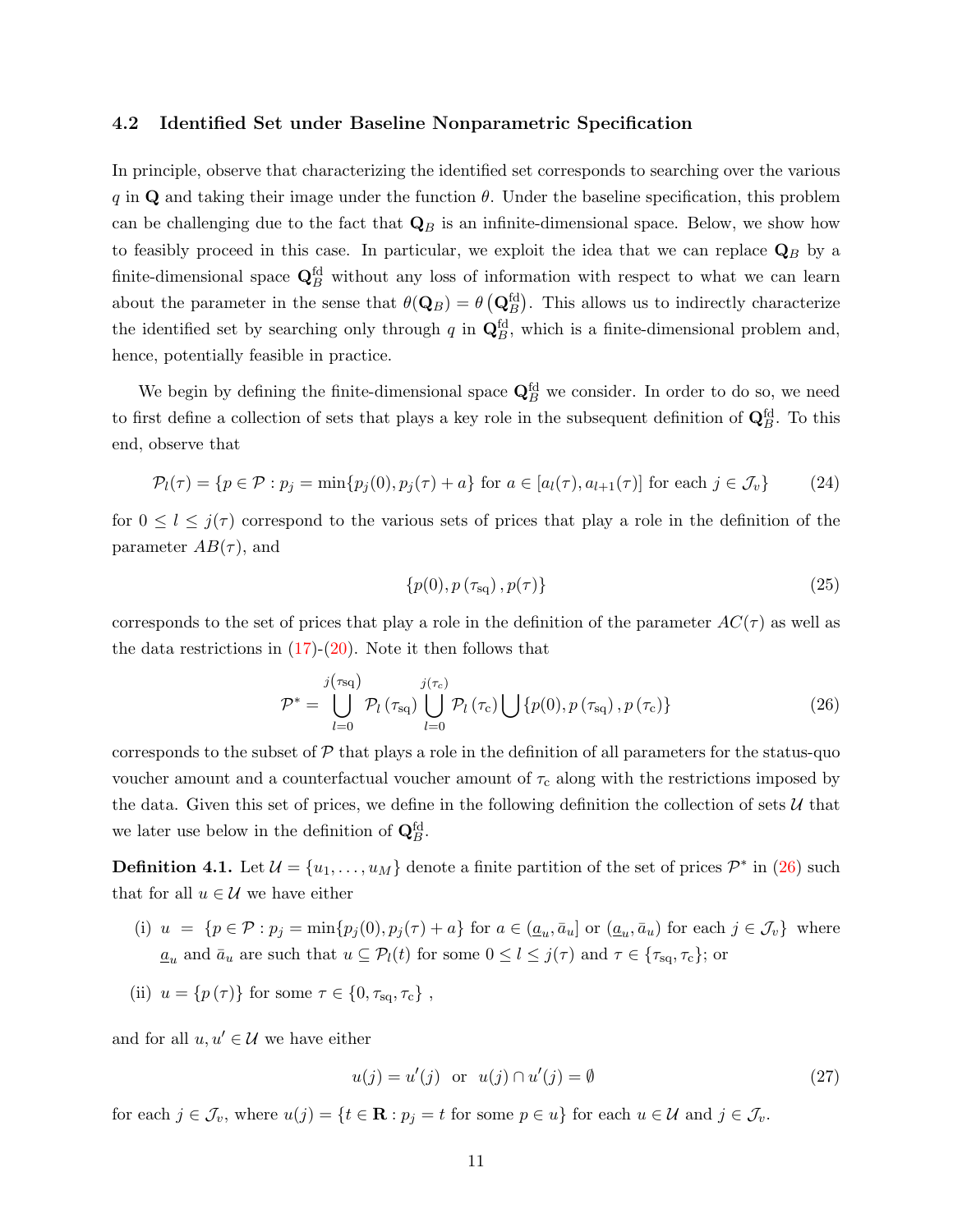<span id="page-12-0"></span>Figure 1: Various sets of prices for an example with  $J = 2$  and  $\tau_{\text{sq}} < p_1(0) < \tau_{\text{c}} < p_2(0)$ 





(a) Sets that play a role in defining the parameters and data restrictions

(b) A partition  $U$  of the union of sets in (a) that satisfies Definition [4.1](#page-11-2)

Definition [4.1](#page-11-2) states that  $U$  corresponds to a finite partition of  $\mathcal{P}^*$ , where each element of the partition satisfies a specific property. In particular, Definition  $4.1(i)-(ii)$  $4.1(i)-(ii)$  states that each element is a set that corresponds to a connected subset of that in  $(24)$  or  $(25)$ . In addition, it states in  $(27)$  that any pair of sets in this partition are such that they either completely overlap or are disjoint in each price coordinate. Intuitively, this latter property implies that the sets can be ordered across the prices of each voucher school, which will allow the finite-dimensional space we consider to preserve the information provided by the shape restrictions in [\(3\)](#page-5-1).

To better understand these various set of prices, Figure [1\(](#page-12-0)a) first graphically illustrates the sets of prices in [\(24\)](#page-11-3) and [\(25\)](#page-11-4) in the context of a simple example with two voucher schools and a specific combination of status-quo and counterfactual voucher amounts. Figure  $1(b)$  $1(b)$  then shows how the union of the sets in Figure  $1(a)$  $1(a)$  can be partitioned to obtain a collection of sets satisfying Definition [4.1.](#page-11-2) In particular, it sequentially divides any two sets in Figure  $1(a)$  $1(a)$  that partially overlap in a given coordinate until the condition in [\(27\)](#page-11-5) is satisfied. In Appendix [S.2.2,](#page-0-0) we describe a computational procedure sequentially dividing sets in such a manner that can be used to obtain a partition satisfying Definition [4.1](#page-11-2) in the case of more than two goods.

Using the above defined collection of sets, we can now define  $\mathbf{Q}_{B}^{\text{fd}}$ . In particular, it is based on a specific parameterization of q constructed using  $\mathcal U$ . To define this parameterization, observe that for each  $j \in \mathcal{J}_v$ , the collection of sets determined by the prices in  $u \in \mathcal{U}$  for the jth school, i.e.  ${u(j) : u \in \mathcal{U}}$ , generates a partition of  $[p_j(\min\{\tau_{sq}, \tau_{c}\}), p_j(0)] \subseteq [0, p_j(0)]$ . Given this implies that  $\mathcal{U}_j = \{ [0, p_j(\min\{\tau_{\text{sq}}, \tau_{\text{c}}\}) ) \} \bigcup \{ u(j) : u \in \mathcal{U} \}$  corresponds to a partition of  $[0, p_j(0)]$  for each  $j \in \mathcal{J}_v$ ,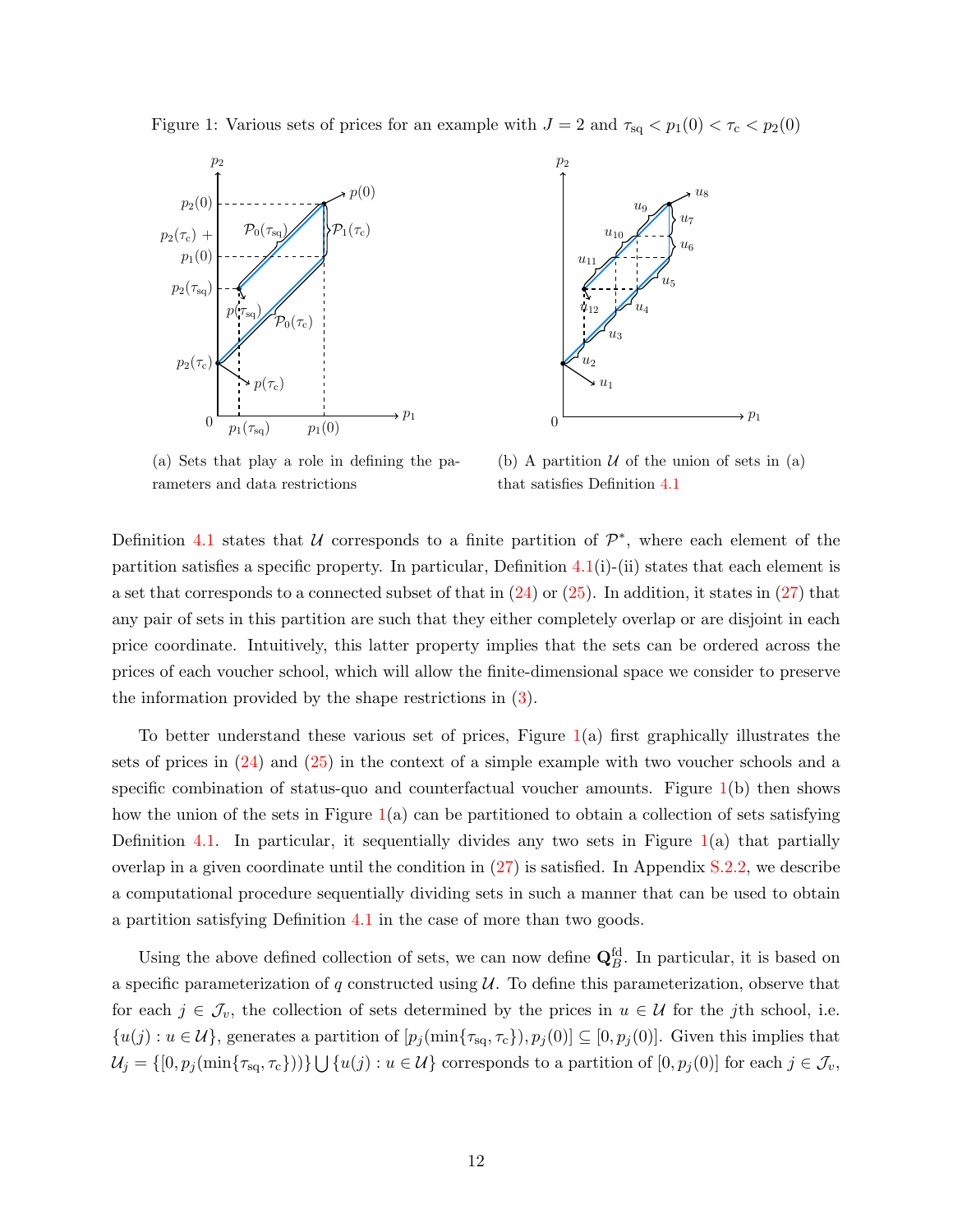observe that

$$
\mathcal{W} = \prod_{j=1}^J \mathcal{U}_j \equiv \{w_1, \ldots, w_N\} ,
$$

denotes a partition of the space of prices  $\mathcal P$  over which q is defined, where, for each element of the partition, the prices for the j<sup>th</sup> school in  $\mathcal{J}_v$  take values in a set that corresponds to an element of  $\mathcal{U}_j$ . Then, using this partition, we take

$$
\mathbf{Q}_{B}^{\text{fd}} = \left\{ q \in \mathbf{Q}_{B} : q_{j}(p) = \sum_{w \in \mathcal{W}} 1_{w}(p) \cdot \beta_{j}(w) \text{ for some } \{\beta_{j}(w)\}_{w \in \mathcal{W}} \text{ for each } j \in \mathcal{J} \right\},\qquad(28)
$$

where  $1_w(p) \equiv 1\{p \in w\}$ , i.e. the space we consider corresponds to a subset of  $\mathbf{Q}_B$  such that each  $q$  is parameterized to be a constant function over the elements of the partition  $W$ .

We next show that replacing with  $\mathbf{Q}_B$  with this choice of  $\mathbf{Q}^{\text{fd}}_B$  leads to no loss of information with respect to what we can learn about the parameter of interest, i.e.  $\theta(\mathbf{Q}_B) = \theta(\mathbf{Q}_B^{\text{fd}})$ . In addition, we also show that characterizing  $\theta (\mathbf{Q}^{\text{fd}}_B)$ , which is a finite-dimensional problem, can be solved using two finite-dimensional optimization problems. In order to state this result, it useful to first restate  $\theta\left(\mathbf{Q}_{B}^{\text{fd}}\right)$  in terms of the variable  $\beta \equiv (\beta'_{g}, \beta'_{n}, \beta'_{1}, \ldots, \beta'_{J})'$ , where  $\beta_{j} = (\beta_{j}(w_{1}), \ldots, \beta_{j}(w_{N}))$  for each  $j \in \mathcal{J}$ , that parameterizes a given  $q \in \mathbf{Q}_{B}^{\text{fd}}$ . To this end, note that given each parameter  $\theta$ is continuous in q and that q is continuous in  $\beta$ , it follows that  $\theta$  can be written in terms of a continuous function of  $\beta$  in the sense that there exists a continuous function  $\theta_B$  of  $\beta$  such that  $\theta(q) = \theta_B(\beta)$ . Similarly, note that  $\mathbf{Q}_B$  can also be written in terms of  $\beta$  by

$$
\mathbf{B} = \left\{ \beta \in \mathbf{R}^{d_{\beta}} : \left( \sum_{w \in \mathcal{W}} 1_w \cdot \beta_j(w) : j \in \mathcal{J} \right) \in \mathbf{Q}_B \right\},\tag{29}
$$

where  $d_{\beta}$  denotes the dimension of  $\beta$ , i.e. the set of values of  $\beta$  that ensure that the corresponding q is in  $\mathbf{Q}_B$ . Then, we can write  $\theta\left(\mathbf{Q}^{\text{fd}}_B\right)$  in terms of  $\beta$  by

<span id="page-13-0"></span>
$$
\{\theta_0 \in \mathbf{R} : \theta_B(\beta) = \theta_0 \text{ for some } \beta \in \mathbf{B}\} \equiv \Theta_B . \tag{30}
$$

In the following proposition, we state the result that the identified set under the baseline specification, i.e.  $\Theta$  in [\(23\)](#page-10-1) when  $\mathbf{Q} = \mathbf{Q}_B$ , is equal to  $\Theta_B$ . In addition, the proposition also shows that we can characterize  $\Theta_B$  by solving two finite-dimensional optimization problems.

<span id="page-13-1"></span>**Proposition 4.1.** Suppose that  $\mathbf{Q} = \mathbf{Q}_B$ . Then, the identified set in [\(23\)](#page-10-1) is equal to that in [\(30\)](#page-13-0), i.e.  $\Theta = \Theta_B$ . In addition, if **B** is empty then by definition  $\Theta_B$  is empty; whereas, if **B** is non-empty then  $\Theta_B = [\underline{\theta}_B, \overline{\theta}_B]$ , where

<span id="page-13-2"></span>
$$
\underline{\theta}_B = \min_{\beta \in \mathbf{B}} \theta_B(\beta) \text{ and } \overline{\theta}_B = \max_{\beta \in \mathbf{B}} \theta_B(\beta). \tag{31}
$$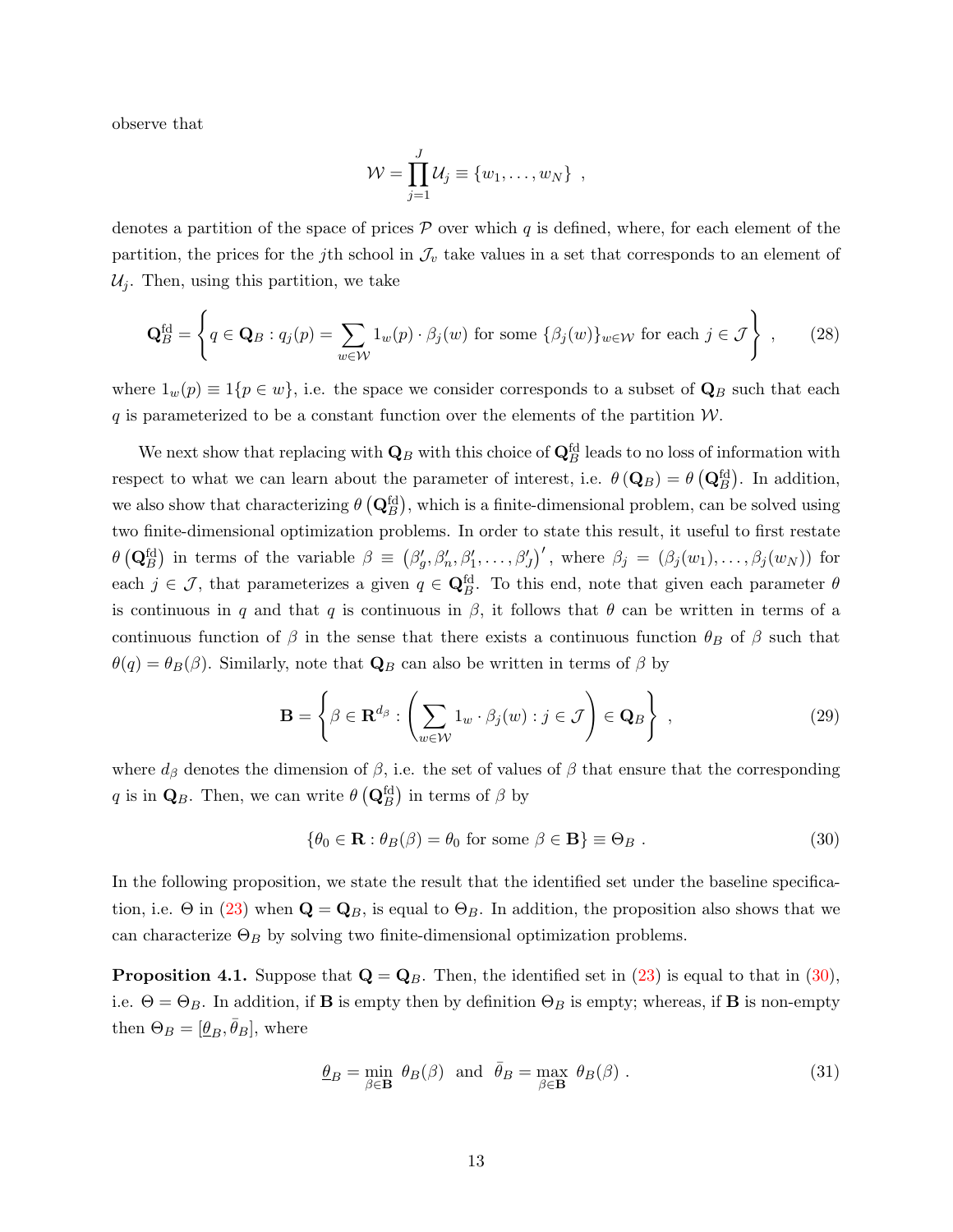Proposition [4.1](#page-13-1) shows that the identified set under the baseline specification when not empty is given by a closed interval, where the endpoints can be obtained by solving the two optimization problems stated in  $(31)$ . In the proof of the proposition, we explicitly derive **B**, the constraint set of these optimization problems, and observe that it is determined by constraints that are all linear in  $\beta$ . In addition, we also explicitly derive  $\theta_B$ , the objectives of these optimization problems, for each of our parameters of interest and observe that they all correspond to linear functions of  $\beta$ . These two observations then imply that these optimization problems are, in fact, linear programming problems, a useful observation in their practical implementation. Lastly, observe that to characterize the identified set using these linear programs, we specifically require that B is non-empty or, equivalently, that the model is not misspecified. However, when this is not the case, note the same linear programs automatically terminate and, in turn, also automatically indicate when the model is misspecified.

While the optimization problems in  $(31)$  are linear programs, they can nonetheless be computationally expensive in cases where the dimension of the optimizing variable  $\beta$  is large. Such a case arises especially in settings when  $J$  is large as in our empirical analysis, where we have that  $J$  is equal to 68. To ensure tractability in such cases, it is useful to consider alternative lowerdimensional linear programs that are easier to compute and can continue to allow us to learn about our parameters. To this end, observe that, given how  $U$  captured all sets relevant in defining our parameters, only a restricted subset of  $W$  given by

$$
\mathcal{W}^{\mathrm{r}} = \left\{ w \in \mathcal{W} : w = \prod_{j=1}^{J} u(j) \text{ for some } u \in \mathcal{U} \right\} \equiv \left\{ w_{1}^{\mathrm{r}}, \ldots, w_{N^{\mathrm{r}}}^{\mathrm{r}} \right\},\,
$$

corresponds to the sets of prices that play a role in the definition of our parameters. In turn, observe that only a subvector of  $\beta$  defined over these sets given by  $\beta^r = (\beta^r_g', \beta^r_n', \beta^r_1', \dots, \beta^r_g')' \equiv \phi(\beta)$ , where  $\beta_j^{\rm r}=\left(\beta_j(w_1^{\rm r}),\ldots,\beta_j(w_{N^{\rm r}}^{\rm r})\right)$  for each  $j\in\mathcal{J}$ , plays a role in the determining  $\theta_B$  in the sense that there equivalently exists a linear function  $\theta_B^r$  such that  $\theta_B^r(\beta^r) = \theta_B(\beta)$ . Then, the lower-dimensional linear programs we consider are those in terms of the subvector  $\beta^r$  given by

<span id="page-14-0"></span>
$$
\underline{\theta}_{B}^{\mathbf{r}} = \min_{\beta^{\mathbf{r}} \in \mathbf{B}^{\mathbf{r}}} \theta_{B}^{\mathbf{r}}(\beta^{\mathbf{r}}) \text{ and } \overline{\theta}_{B}^{\mathbf{r}} = \max_{\beta^{\mathbf{r}} \in \mathbf{B}^{\mathbf{r}}} \theta_{B}^{\mathbf{r}}(\beta^{\mathbf{r}}) ,
$$
 (32)

where  $\mathbf{B}^{\text{r}}$  denotes a set of  $\beta^{\text{r}}$  determined by linear constraints. By an appropriate choice of  $\mathbf{B}^{\text{r}}$ , these alternative linear programs can continue to allow us to learn about our parameters. To see how, observe first that if  $\mathbf{B}^r = \phi(\mathbf{B})$ , we have by construction that these programs are equivalent to those in [\(31\)](#page-13-2). In turn, by taking  $\mathbf{B}^{\text{r}}$  to be such that  $\phi(\mathbf{B}) \subseteq \mathbf{B}^{\text{r}}$ , it follows that we have  $\underline{\theta}_B^{\text{r}} \le \underline{\theta}_B$ and  $\bar{\theta}_B^{\rm r} \ge \bar{\theta}_B$ , and can therefore continue to learn about our parameters by obtaining a set that contains the identified set, i.e.  $\Theta_B \in [\underline{\theta_B^r}, \overline{\theta_B^r}]$ . In Appendix [S.2.3,](#page-0-0) we provide a natural choice of such a  $\mathbf{B}^{\text{r}}$  determined by restrictions on  $\beta^{\text{r}}$  implied by those in **B**, which we find in our empirical analysis can be tractably implemented and also result in informative conclusions.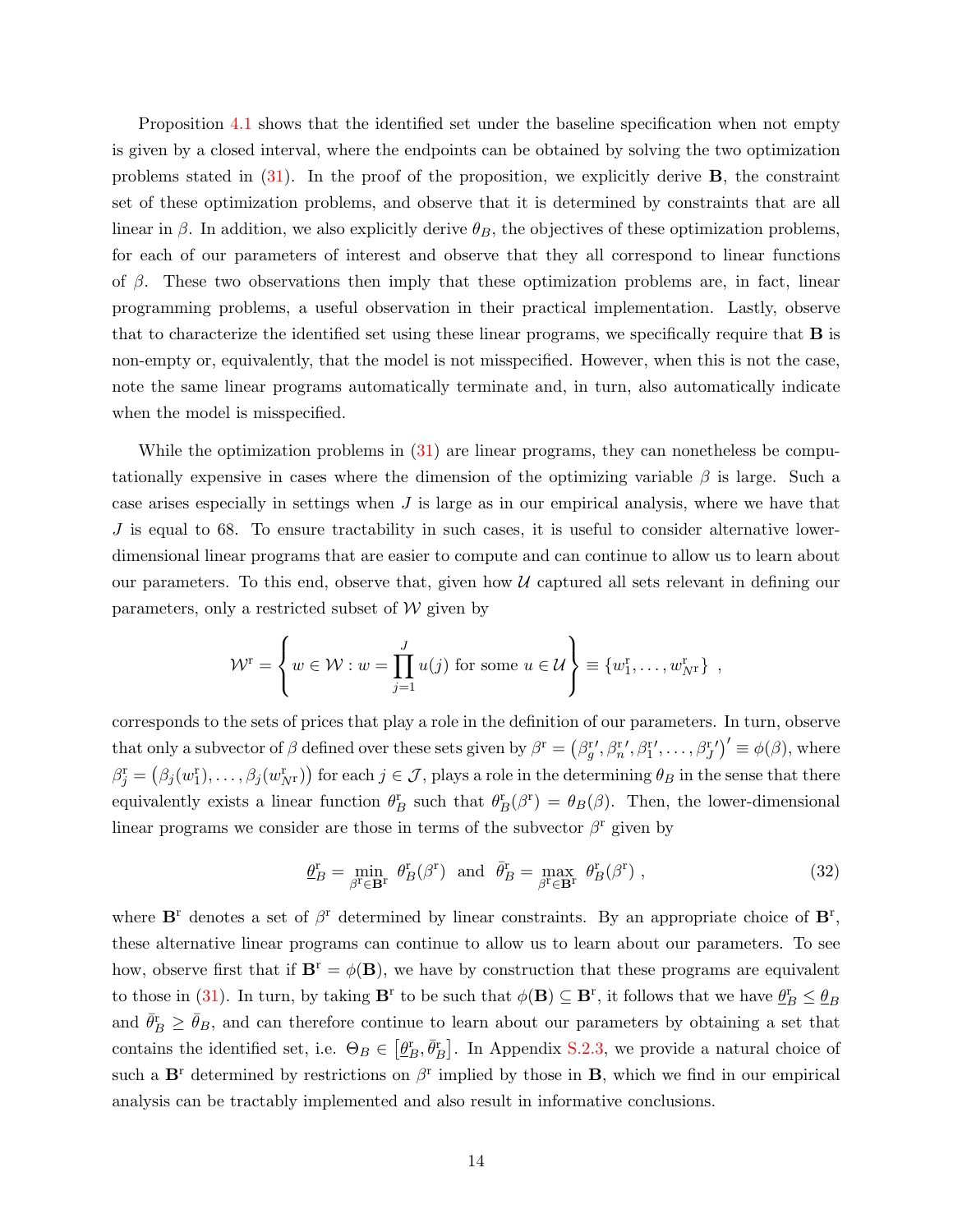### <span id="page-15-0"></span>4.3 Identified Set under Auxiliary Parametric Specifications

We now proceed to show how to characterize the identified set under our auxiliary specification. Under this specification, in contrast to the baseline, note that the problem is finite-dimensional in nature due to the fact that  $\mathbf{Q}_A$  is a finite-dimensional parameterized space. As a result, in this case, the identified set can be directly characterized by searching over  $q$  in  $\mathbf{Q}_A$  and then taking their image under the function  $\theta$ .

In order to state the result that shows how to do this, it useful to first restate the identified set in terms of the variable  $\alpha$  that parameterizes a given  $q \in \mathbf{Q}_A$  through [\(4\)](#page-6-1). Given each parameter  $\theta$ is continuous in q and that q is continuous in  $\alpha$ , note that it follows that  $\theta$  can be written in terms of a continuous function of  $\alpha$  in the sense that there exists a continuous function  $\theta_A$  of  $\alpha$  such that  $\theta(q) = \theta_A(\alpha)$ . Similarly, note that  $\mathbf{Q}_A$  can also be written in terms of  $\alpha$  by

$$
\mathbf{A} = \left\{ \alpha \in \mathbf{R}^{d_{\alpha}} : \left( \sum_{k=0}^{K_j} \alpha_{jk} \cdot b_{jk} : j \in \mathcal{J} \right) \in \mathbf{Q}_B \right\} .
$$
 (33)

where  $d_{\alpha}$  denotes the dimension of  $\alpha$ , i.e. the set of values of  $\alpha$  that ensure that the corresponding q is in  $\mathbf{Q}_B$ . Then, the identified set under the auxiliary specification, i.e.  $\Theta$  in [\(23\)](#page-10-1) when  $\mathbf{Q} = \mathbf{Q}_A$ , can equivalently be given by

$$
\theta_A(\mathbf{A}) = \{ \theta_0 \in \mathbf{R} : \theta_A(\alpha) = \theta_0 \text{ for some } \alpha \in \mathbf{A} \} \equiv \Theta_A , \qquad (34)
$$

i.e. the image of the set **A** under the function  $\theta_A$ . In the following proposition, we show that when A is connected and non-empty, the closure of this set is equal to an interval, where the endpoints can be characterized as solutions to two finite dimensional optimization problems.

<span id="page-15-1"></span>**Proposition 4.2.** If **A** is empty then by definition  $\Theta_A$  is empty; whereas, if **A** is connected and non-empty, then the closure of  $\Theta_A$  is given by  $[\underline{\theta}_A, \overline{\theta}_A]$ , where

$$
\underline{\theta}_A = \inf_{\alpha \in \mathbf{A}} \ \theta_A(\alpha) \ \text{ and } \ \overline{\theta}_A = \sup_{\alpha \in \mathbf{A}} \ \theta_A(\alpha) \ . \tag{35}
$$

Proposition [4.2](#page-15-1) shows how to characterize the identified set under a general class of parametric restrictions. As we mentioned before, this class allows various types of more flexible versions of the parametric specification in  $(5)-(6)$  $(5)-(6)$  $(5)-(6)$  that ensured point identification of the demand functions. We conclude this section by discussing three types of such specifications we later consider in our empirical analysis that can be implemented using Proposition [4.2.](#page-15-1)

<span id="page-15-2"></span>**Assumption O.** (Own-price) For each  $j \in \mathcal{J}_v$ ,

<span id="page-15-4"></span>
$$
q_j(p) = \sum_{k=0}^{K} \alpha_{jk} \cdot p_j^k
$$

<span id="page-15-3"></span>for some  $\{\alpha_{jk} : 0 \le k \le K\}$ , and for each  $j \in \{g, n\}$ ,  $q_j(p) = \alpha_{j0}$  for some  $\alpha_{j0}$ .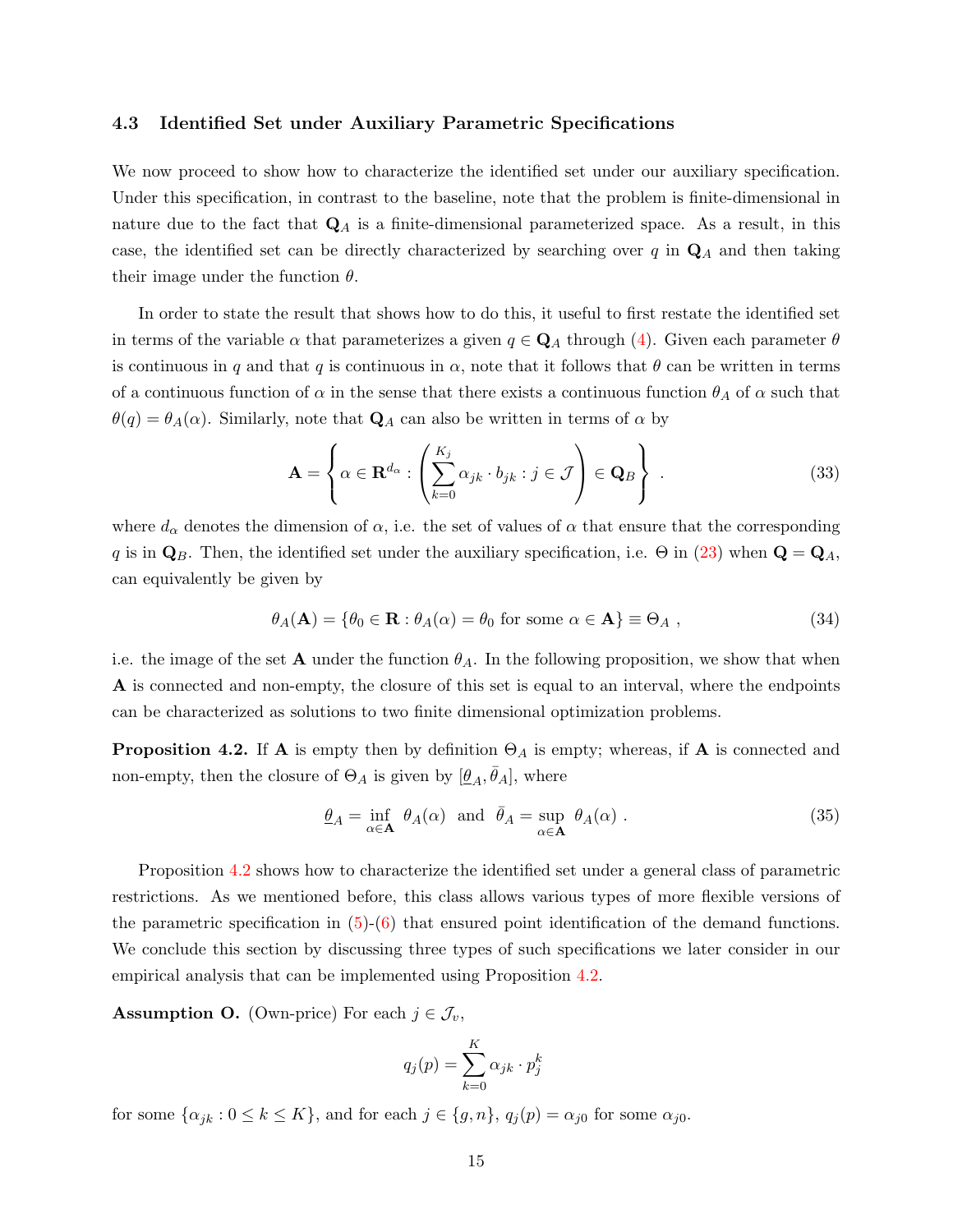**Assumption AS.** (Additively Separable) For each  $j \in \mathcal{J}$ ,

$$
q_j(p) = \sum_{i=1}^J \sum_{k=0}^K \alpha_{jik} \cdot p_i^k
$$

for some  $\{\alpha_{jik} : i \in \mathcal{J}_v, 0 \leq k \leq K\}.$ 

<span id="page-16-0"></span>**Assumption NS.** (Nonseparable) For each  $j \in \mathcal{J}$ ,

$$
q_j(p) = \sum_{\substack{i=1 \ i \neq j}}^J \sum_{k=0}^K \sum_{l=0}^K \alpha_{jikl} \cdot p_j^k \cdot p_i^l
$$

for some  $\{\alpha_{jikl} : i \in \mathcal{J}_v, 0 \le k, l \le K\}$ , and for each  $j \in \{g, n\}$ ,

$$
q_j(p) = \sum_{i=1}^{J} \sum_{k=0}^{K} \alpha_{jik} \cdot p_i^k
$$

for some  $\{\alpha_{jik} : i \in \mathcal{J}_v, 0 \leq k \leq K\}.$ 

Assumption [O](#page-15-2) states that the demand for each  $j \in \mathcal{J}_v$  is a function of only its own price, where this function is a polynomial of degree K, and that the demand for each  $j \in \{g, n\}$  is a constant function. When K is equal one, note that this corresponds to the linear specification in  $(5)-(6)$  $(5)-(6)$  $(5)-(6)$ . However, for larger values of  $K$ , it allows for more smooth and flexible patterns in prices. Nonetheless, while more flexible, it can still be viewed as restrictive as it assumes the demand for a given school to be constant across changes in prices of other schools. To this end, Assumption [AS](#page-15-3) and Assumption [NS](#page-16-0) consider more flexible parametric specifications that allow the demand for each school to depend on the prices of all voucher schools. Assumption [AS](#page-15-3) takes the demand for each  $j \in \mathcal{J}$  to be an additively separable function in the prices of each  $j \in \mathcal{J}_v$ , where these functions are polynomials of degree K. Assumption  $\overline{\text{NS}}$  $\overline{\text{NS}}$  $\overline{\text{NS}}$  further parsimoniously relaxes the requirement of additive separability by allowing for nonseparability in its own price. In particular, it takes the demand for  $j \in \mathcal{J}_v$  to be an additively separable function only in the prices of each  $i \in \mathcal{J}_v \setminus \{j\}$ , where these bivariate functions are bivariate polynomials of degree K.

As we illustrate in Appendix [S.2.4,](#page-0-0) each of these specifications can be implemented through Proposition [4.2](#page-15-1) by rewriting them using the Bernstein polynomial basis. In particular, under this basis, we can explicitly write  $A$  in a straightforward manner in terms of a system of linear equality and inequality restrictions on  $\alpha$ . Moreover, we can also explicitly write  $\theta_A$  for each of our parameters in terms of a linear function of  $\alpha$ . As a result, similar to [\(31\)](#page-13-2), since the optimization problems in [\(35\)](#page-15-4) have linear objectives as well a constraint set determined by a linear system of equations, it follows that they correspond to linear programming problems.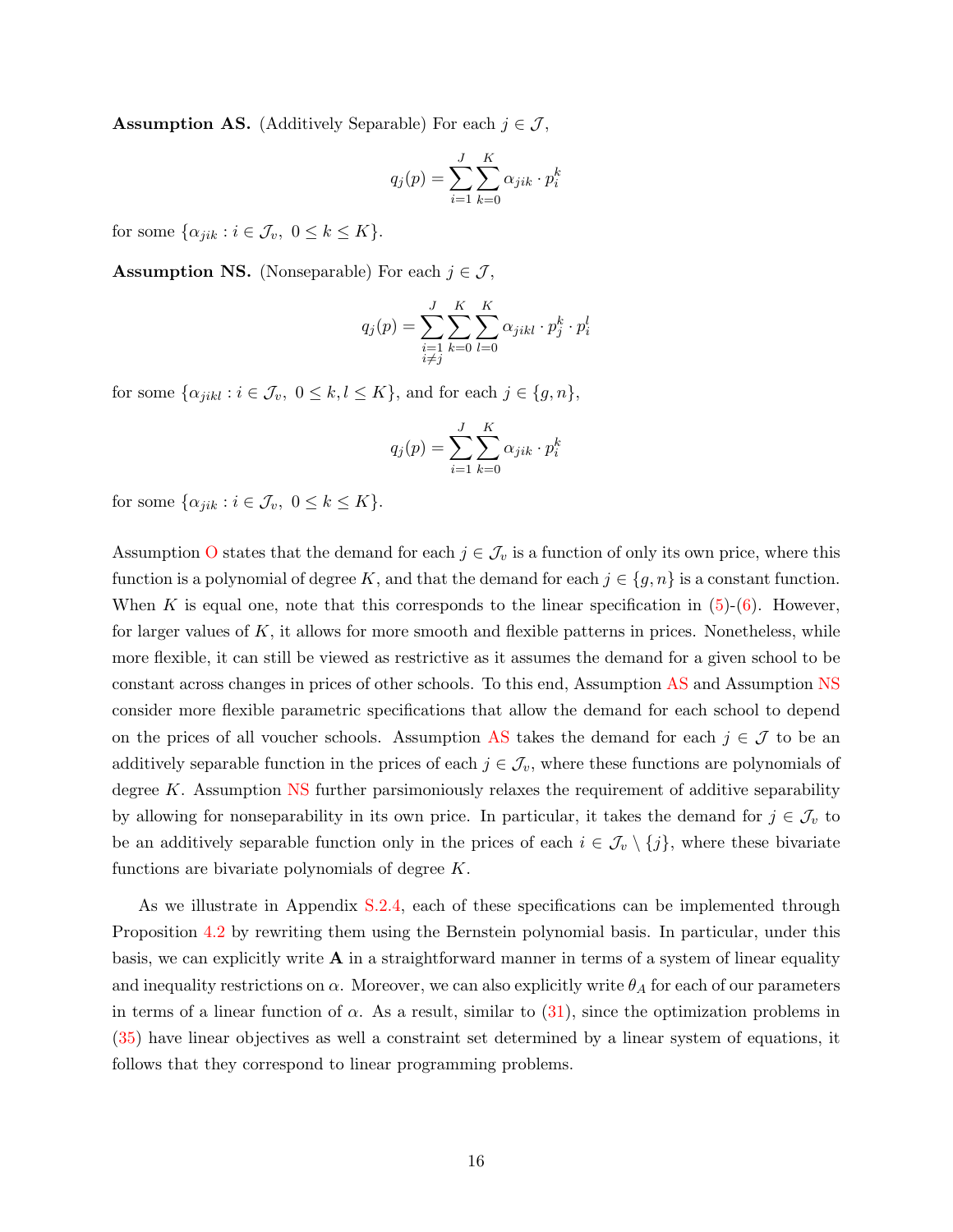### <span id="page-17-0"></span>5 Empirical Analysis

In this section, we now use the tools developed in the previous sections to estimate the welfare effects of the DC Opportunity Scholarship Program.

### 5.1 The DC Opportunity Scholarship Program

We begin by providing some brief background information on the program. The DC Opportunity Scholarship Program (OSP) was a federally-funded school voucher program established by a congressional act in January 2004, and started accepting students for the 2004-2005 school year. The OSP was structured similarly to other voucher programs that existed at the time [\(Epple et al.,](#page-27-6) [2017\)](#page-27-6). It was open to students residing in Washington, DC, and whose family income was no higher than 185% of the federal poverty line (\$18,850 for a family of four in 2004 dollars). It could be used only for K-12 education, and at the time of initial receipt was renewable for up to five years. It provided students a voucher amount of \$7,500 that could be used to offset tuition, fees, and transportation to any private school of their choice participating in the program.

The congressional act that established the program also mandated its evaluation, which culminated with a final report to Congress [\(Wolf et al.,](#page-28-3) [2010\)](#page-28-3). The report exploited the fact that the OSP randomly allocated vouchers to participating students. In particular, congress expected the program to be oversubscribed, i.e. the number of applicants would exceed the number of available slots in participating private schools. As a result, it required vouchers be allocated randomly to applicants through a lottery whenever the program was oversubscribed—see [Wolf et al.](#page-28-3) [\(2010\)](#page-28-3) for details on the lottery. [Wolf et al.](#page-28-3) [\(2010\)](#page-28-3) exploited this random allocation by comparing various outcome of voucher recipients to non-recipients to experimentally evaluate the effect of voucher receipt on these outcomes. The main findings from this report, as listed in its executive summary, can be broadly summarized as follows. First, they find that there is no conclusive evidence that the receipt of the voucher had any significant effects on various outcomes corresponding to student achievement. Second, they find that the receipt of the voucher had significant effects on improving students' chances of graduating from high school. Finally, they find that the receipt of the voucher raised parents' ratings of school safety and satisfaction.

In what follows, we use the tools developed in the previous sections to complement these findings by analyzing the welfare effects of providing the status-quo voucher amount as well as alternative counterfactual amounts. Our analysis is based on the premise that while the receipt of the voucher revealed mixed evidence on outcomes in the sense that there are zero as well as some positive effects, parents may nonetheless value the voucher, potentially across dimensions not easily captured by the outcomes. Indeed, as we highlight below, the data from the program reveals that a non-trivial proportion of voucher recipients used the voucher, which, by revealed preference arguments, implies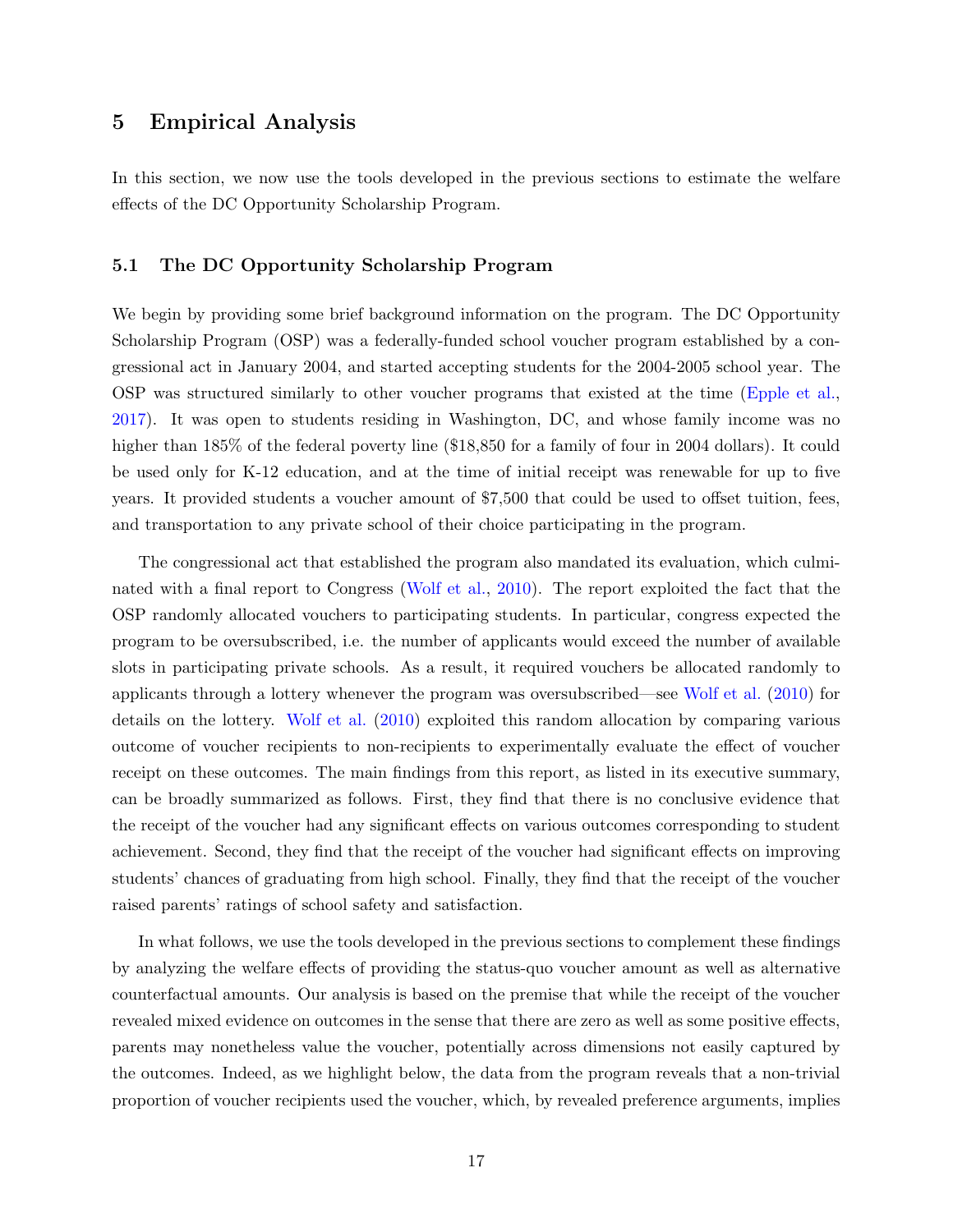|                           | With voucher | Without voucher | Difference |
|---------------------------|--------------|-----------------|------------|
| Government-funded         | 0.296        | 0.910           | $-0.614$   |
| Non-participating private | 0.006        | 0.011           | $-0.005$   |
| Participating private     | 0.698        | 0.079           | 0.619      |
| Observations              | 1,090        | 730             |            |

<span id="page-18-0"></span>Table 1: Enrollment shares across school type by voucher receipt

Notes: Observations rounded to the nearest 10.

SOURCE: Evaluation of the DC Opportunity Scholarship Program: Final Report (NCEE 2010-4018), U.S. Department of Education, National Center for Education Statistics previously unpublished tabulations.

that recipients may value receiving the voucher. Our analysis below estimates these potential welfare benefits using data collected by the OSP.

### 5.2 Data and Summary Statistics

The OSP collected detailed data for the first two years of the program, namely 2004 and 2005, and tracked students for at least four years. Across these years, the school settings were different—the composition of applicants and private schools participating in the program changed. [Wolf et al.](#page-28-3) [\(2010\)](#page-28-3) provide a detailed description on how the data was collected and various statistics of the school setting in the various years. In our analysis, we focus on the second year of the program, i.e. 2005, as it corresponded to the largest year of the evaluation, around 80% of the entire sample. In addition, we focus on the initial year of the data for students entering the program this year. As we discuss in Section [6,](#page-25-0) this avoids complications that arise from the dynamics of the setup. In Appendices [S.3.1-S.3.2,](#page-0-0) we provide details on how our analysis sample was constructed from the original evaluation data and some statistics on the school setting. Below, we present summary statistics for the main variables from the data our analysis exploits, namely the enrollments shares and the prices as measured by the tuition of private schools participating in the program.

Table [1](#page-18-0) presents the empirical enrollment shares across any of the three types of schools, i.e. government-funded schools (which includes charter schools) and private schools participating and not participating in the program, by voucher receipt. Observe the proportion of voucher recipients who use the voucher, corresponding to those enrolled in participating private schools, is relatively large (69.8%). As noted above, this implies, by revealed preference, that recipients value the voucher. In addition, observe the large difference in the proportion enrolling in participating private schools with and without the voucher (61.9%), which suggests that prices play an important role in inducing private school enrollment. Finally, observe the difference in the proportion enrolled in government-funded schools with and without the voucher  $(-61.4\%)$ , which reveals that a large proportion of those induced into participating private schools by the voucher (91.2% out of 61.9%)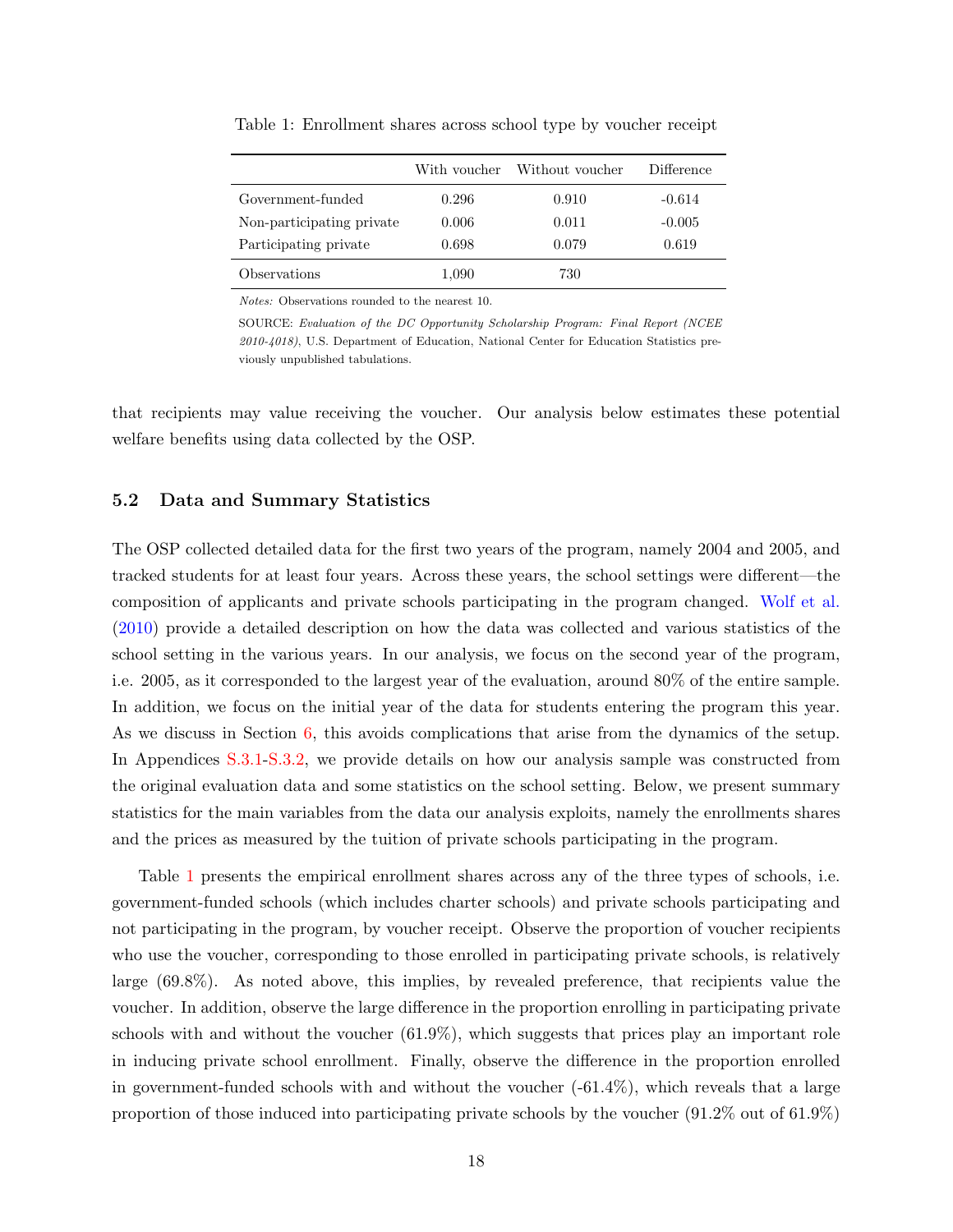

<span id="page-19-0"></span>Figure 2: Prices and enrollment shares by voucher receipt across participating private schools

(a) Histogram of prices across participating private schools

(b) Histogram of enrollement shares across participating private school prices

SOURCE: Evaluation of the DC Opportunity Scholarship Program: Final Report (NCEE 2010-4018), U.S. Department of Education, National Center for Education Statistics previously unpublished tabulations.

would be in government-funded schools absent the voucher.

In 2005, there were 68 private schools participating in the program (out of a total of 109). Figure [2](#page-19-0) presents histograms that summarize the variation in prices across these schools as well as the enrollment shares across these prices. Figure  $2(a)$  $2(a)$  reveals that a large number of participating private schools had low prices—around 80% had prices below the status-quo voucher amount. Figure [2\(](#page-19-0)b) reveals that the voucher induced a significant proportion to enroll in these low-price schools—out of the 61.9% increase in the number of students attending a participating private school, a full 59% (97%) of which was into schools with prices less than the status-quo voucher amount. As we highlight below, these observations play an important role in better understanding the welfare effects our analysis estimates.

To also provide some evidence on why recipients may be choosing participating private schools and, in turn, value the voucher, Table [S.2](#page-18-0) in Appendix [S.3.2](#page-0-0) presents characteristics of these schools along with government-funded schools, those where the majority of recipients would have enrolled absent the voucher. These sets of schools differ across several attributes. The private schools tend to be more religious and specifically Catholic, have lower school sizes, have more students tracked by ability, and lower learning difficulties program. This suggests recipients may value these attributes and, hence, the voucher that makes these schools more affordable. However, our analysis directly estimates the welfare effects of the voucher and does not quantify the effect of these attributes on school valuations. The latter analysis usually requires more demanding variation in the data and modeling assumptions beyond what our analysis exploits—see [Neilson](#page-28-4) [\(2013\)](#page-28-4) and [Carneiro et al.](#page-27-7) [\(2019\)](#page-27-7) for examples of such an analysis.

Recall from Section [3](#page-7-0) that our analysis also uses a value of  $c_q$  for the costs the government faces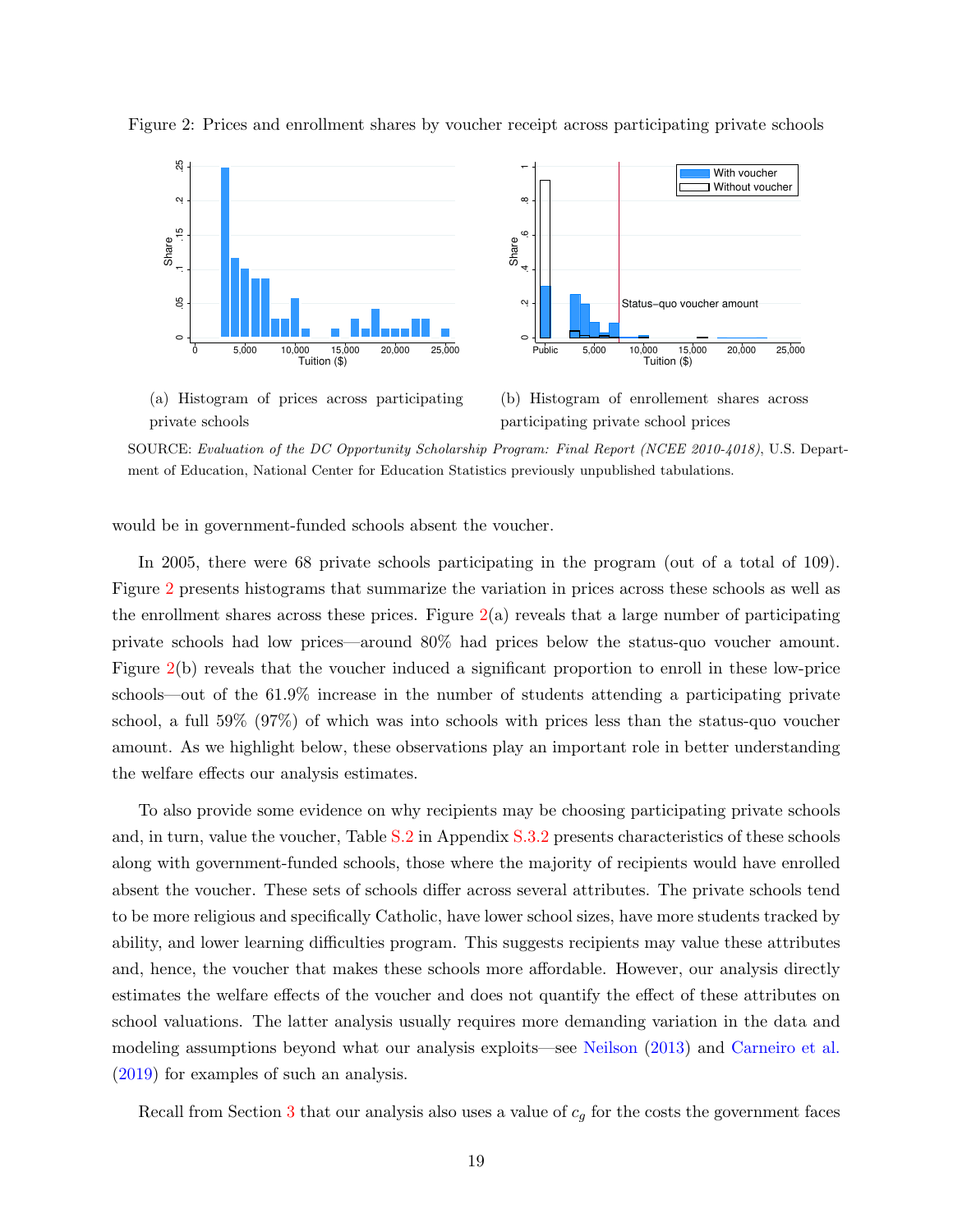when a student enrolls in government-funded schools. In our main analysis, we take  $c_g = $5,355$ , which corresponds to the educational expenditure reported by the [US Census](#page-28-9) [\(2005\)](#page-28-9). This is lower than total per-pupil expenditure (\$12,979, which includes some fixed costs), or educational expenditure as measured in other sources (\$8,105, [Sable and Hill](#page-28-10) [\(2006\)](#page-28-10)). However, given that our surplus parameters are increasing in  $c_g$ , we choose the smaller, more conservative value. As a sensitivity analysis, we also present results for a range of other values. For our baseline cost value of \$5,355, Figure  $2(b)$  $2(b)$  reveals that a large proportion of recipients  $(81\%)$  redeem the voucher at schools with prices below this value. Given that Table [1](#page-18-0) revealed that the majority of these recipients would have enrolled in government-funded schools absent the voucher, this suggests, as our estimates below more precisely capture, that the government can potentially experience small net costs or even savings by the provision of a voucher.

### 5.3 Welfare Estimates for the Status-quo Voucher Amount

We now present the results of our analysis that estimates the welfare effects of providing the status-quo voucher amount as well as alternative counterfactual amounts. Table [2](#page-21-0) first presents the estimates for the status-quo voucher amount. Each row of the table corresponds to a parameter from [\(8\)](#page-7-2), [\(10\)](#page-8-0) or [\(11\)](#page-8-1) taking  $\tau = \tau_{\text{sq}} \equiv \$7,500$ , whereas each column corresponds to a specification of demand, which is either the baseline nonparametric specification defined by Assumption [B](#page-5-0) or an auxiliary parametric specification that additionally imposes either Assumption [O,](#page-15-2) Assumption [AS](#page-15-3) or Assumption [NS](#page-16-0) for some value of K. We consider  $K = 1, 2, 3$ . The estimates under the nonparametric specification are computed using the optimization problems in [\(32\)](#page-14-0) with the choice of  $\mathbf{B}^r$  described in Appendix [S.2.3](#page-0-0) and those under the parametric specifications are computed using the optimization problems in [\(35\)](#page-15-4), where in both cases the enrollment shares in the restrictions in  $(17)-(20)$  $(17)-(20)$  $(17)-(20)$  are replaced by their empirical counterparts.

The empty sets reveal that some of the specifications may be misspecified. Specifically, the specification in  $(5)-(6)$  $(5)-(6)$  $(5)-(6)$  in Column  $(2)$  that implies point identification of the demand function as well as more flexible versions in the form of Assumption [O](#page-15-2) in Columns (3) and (4) may be misspecified. Too see why this arises, observe that Assumption [O](#page-15-2) requires  $q_g(p)$  and  $q_n(p)$  to be constant for all values of p, which then implies given  $(19)$  and  $(20)$  that the enrollment shares for any government-funded and non-participating private school with and without the voucher be equal; however, their empirical counterparts in Table [1](#page-18-0) reveal these values are in fact different. More generally, the rejection arises from the fact that while the specification imposes that the demand for a given school is not affected by prices of other schools, the data reveals this requirement is too restrictive. In contrast, for the more flexible parametric specifications as well as the nonparametric specification, the results in Columns  $(1)$  and  $(5)-(10)$  imply that they are not misspecified. In these cases, as highlighted in Section [4,](#page-9-0) there exist multiple demand functions consistent with data and, as a result, we can generally only obtain bounds for the parameters. Nonetheless, as we discuss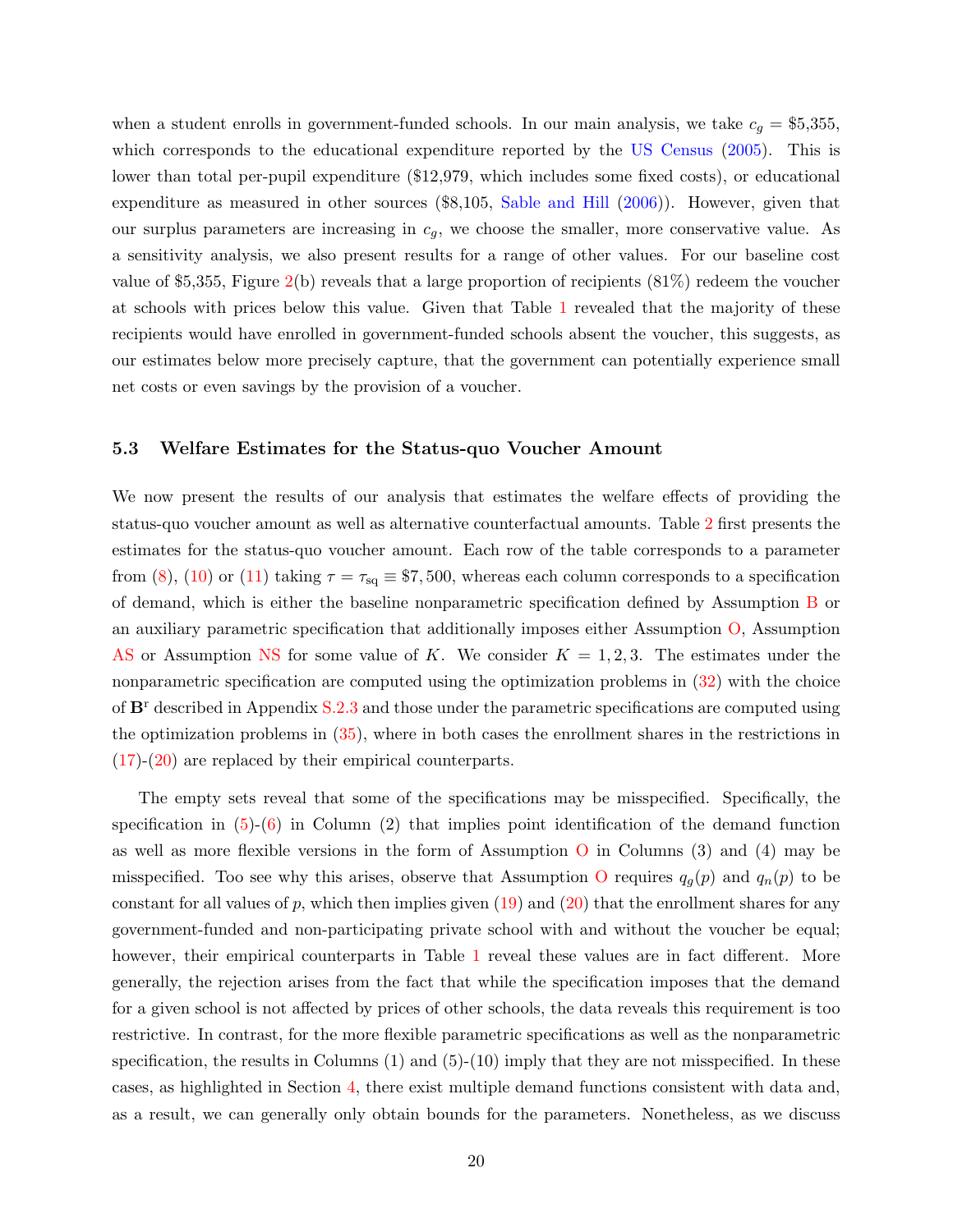|                                   | <b>Baseline</b> | Own-price<br>K      |                                     |          | Additively separable<br>Κ |                       | Nonseparable<br>К |          |                       |           |
|-----------------------------------|-----------------|---------------------|-------------------------------------|----------|---------------------------|-----------------------|-------------------|----------|-----------------------|-----------|
|                                   | (1)             | $\mathbf{1}$<br>(2) | $\mathfrak{2}$<br>$\left( 3\right)$ | 3<br>(4) | 1<br>(5)                  | $\overline{2}$<br>(6) | 3<br>(7)          | 1<br>(8) | $\overline{2}$<br>(9) | 3<br>(10) |
| $AB(\tau_{\text{sq}})$            | 599             | Ø                   | Ø                                   | Ø        | 2,086                     | 1,562                 | 1,311             | 2,086    | 1,562                 | 1,311     |
|                                   | 6,029           | Ø                   | Ø                                   | Ø        | 2,252                     | 2,779                 | 3,050             | 2,324    | 2.903                 | 3,210     |
| $AC(\tau_{\text{sq}})$            | 207             | Ø                   | Ø                                   | Ø        | 207                       | 207                   | 207               | 207      | 207                   | 207       |
|                                   | 207             | Ø                   | Ø                                   | Ø        | 207                       | 207                   | 207               | 207      | 207                   | 207       |
| $AS\left(\tau_{\text{sq}}\right)$ | 392             | Ø                   | Ø                                   | Ø        | 1,879                     | 1,355                 | 1,104             | 1,879    | 1,355                 | 1,104     |
|                                   | 5,822           | Ø                   | Ø                                   | Ø        | 2,045                     | 2,572                 | 2,843             | 2,117    | 2,696                 | 3,004     |

<span id="page-21-0"></span>Table 2: Average benefit, cost and surplus estimates for the status-quo voucher amount

Notes: For each estimate, the upper and lower value for each panel correspond to the lower and upper bound, respectively. All amounts measured in US dollars.

SOURCE: Evaluation of the DC Opportunity Scholarship Program: Final Report (NCEE 2010- 4018), U.S. Department of Education, National Center for Education Statistics previously unpublished tabulations.

below, these bounds are quite tight and allow us to reach information conclusions.

The estimates for  $AB(\tau_{sq})$  under the nonparametric specification in Column (1) reveal that the average benefit from the status-quo voucher is between \$599 and \$6, 029. Under auxiliary parametric specifications, the bounds can substantially tighten. For example, under the most informative specification in Column (5), the average benefit can be between \$2,086 and \$2,252, whereas, under the most flexible specification in Column (10), it can be between \$1,311 and \$3,210. The estimates for  $AC(\tau_{sq})$  reveal that the lower and upper bound are equal and, in turn, that it is point identified across all specifications. In particular, point identification arises because  $AC(\tau_{sq})$ is a function of demand at values of prices at which the demand is exactly observed in the data, namely the prices with and without the status-quo voucher. The point identified value reveals that the average net cost of providing the status-quo voucher is equal to \$207. While this voucher provides an amount of upto \$7,500, the cost is relatively low due to the fact, as highlighted above, that a large proportion of recipients redeem the voucher at low-cost private schools relative to the government-funded schools they would have enrolled in absent the voucher.

Taking the difference of the average benefit and cost, the estimates for  $AS(\tau_{sq})$  reveal that the average benefit net of costs of the status-quo voucher across all specification is generally positive. In particular, under the nonparametric specification in Column (1), the bounds reveal that the average surplus is between \$392 and \$5,822 and, under the most flexible parameteric specification in Column (10), the bounds reveal that it is between \$1,104 and \$3,004. Intuitively, the positive net benefit arises due to the relatively low net costs of providing the voucher that we highlighted above. Specifically, the voucher recipients have a high welfare benefit from the low-price private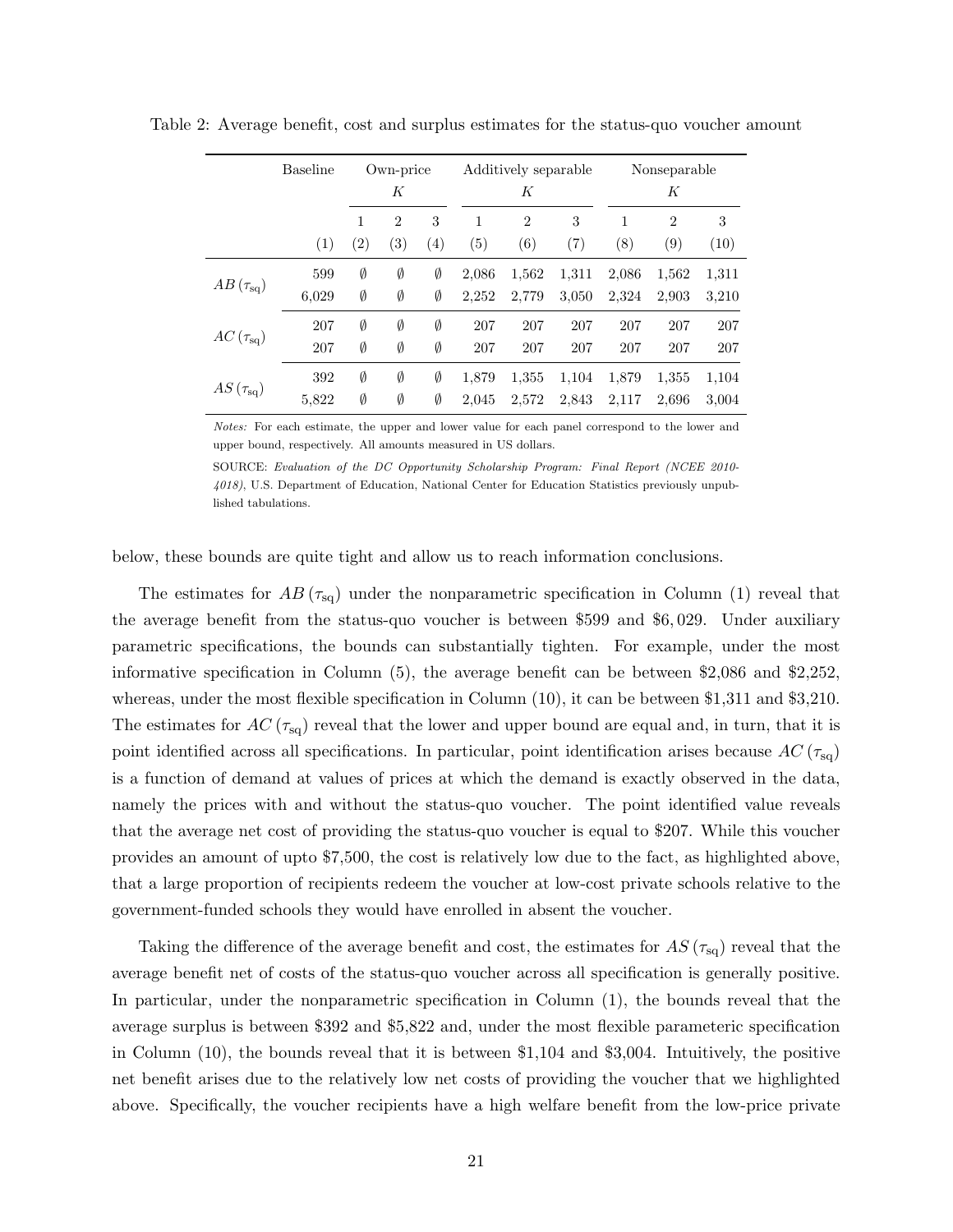schools at which they redeem the voucher relative to the low net costs the government faces to fund the voucher at these schools, which then implies a positive net benefit.

In Appendix [S.3.3,](#page-0-0) we perform several robustness checks on the above conclusion that the provision of the status-quo voucher amount has a positive net average benefit. As we noted above, our analysis chose a specific value of  $c<sub>g</sub>$  for the costs the government faces when a student enrolls in a government-funded school. In addition, while the OSP allowed the voucher to be used to offset additional fees and transportation costs, our analysis implicitly presumed that they could be only used to offset tuition. Our robustness analysis measures the sensitivity of our average surplus estimates to taking different values of  $c<sub>q</sub>$  as well as supposing that the voucher could be used to offset an amount  $\delta$  in addition to the tuition. We find that our conclusion continues to hold for a range of values of  $c_g$  and  $\delta$ .

#### 5.4 Welfare Estimates for Counterfactual Voucher Amounts

Figure [3](#page-23-0) next presents the estimates of our various parameters measuring the welfare effects of providing counterfactual voucher amounts. These parameters correspond to those illustrated in Table [2](#page-21-0) but for a range of values of  $\tau = \tau_c$  not necessarily equal to  $\tau_{sq}$  as well as their differences with the parameter when  $\tau = \tau_{\text{sq}}$  as described in [\(12\)](#page-9-4)-[\(14\)](#page-9-5). For conservativeness, we present only results under the nonparametric and the most flexible parameteric specifications from Table [2,](#page-21-0) i.e. Columns (1) and (10), respectively. As in Table [2,](#page-21-0) the estimates are obtained using the corresponding optimization problems with the empirical enrollment shares.

The estimates for  $AB\left(\tau_c\right)$  and  $\Delta AB\left(\tau_c\right)$  reveal, unsurprisingly, that the average benefit increases with the voucher amount. As in Table [2,](#page-21-0) the bounds under the parametric specification can be considerably tighter than those under the nonparametric specification. Under the parametric specification, we find that the bounds vary more for lower voucher amounts and are more stable for larger amounts. The estimates for  $AC(\tau_c)$  and  $\Delta AC(\tau_c)$  reveal, in contrast to the statusquo amount in Table [2,](#page-21-0) that they are generally not point identified but only bounded. This is because, unlike  $AC(\tau_{sq})$ , these parameters are generally functions of demand at values of prices not observed in the data. Unsurprisingly, the bounds under the nonparametric specification vary non-smoothly and those under the parametric specification vary smoothly given that the latter specification imposes a smooth relationship of how demand varies with prices while the former does not. Similar to the average benefit, the average cost also varies more at lower voucher amounts. For some voucher amounts, the estimates reveal that we can in fact have also a negative cost, i.e. government has cost-savings. This arises because at these values, as before, recipients continue to redeem the voucher and switch to low-price schools from government-funded school, but now the government actually saves as the costs of funding the voucher at these schools are significantly lower than that of government-funded schools.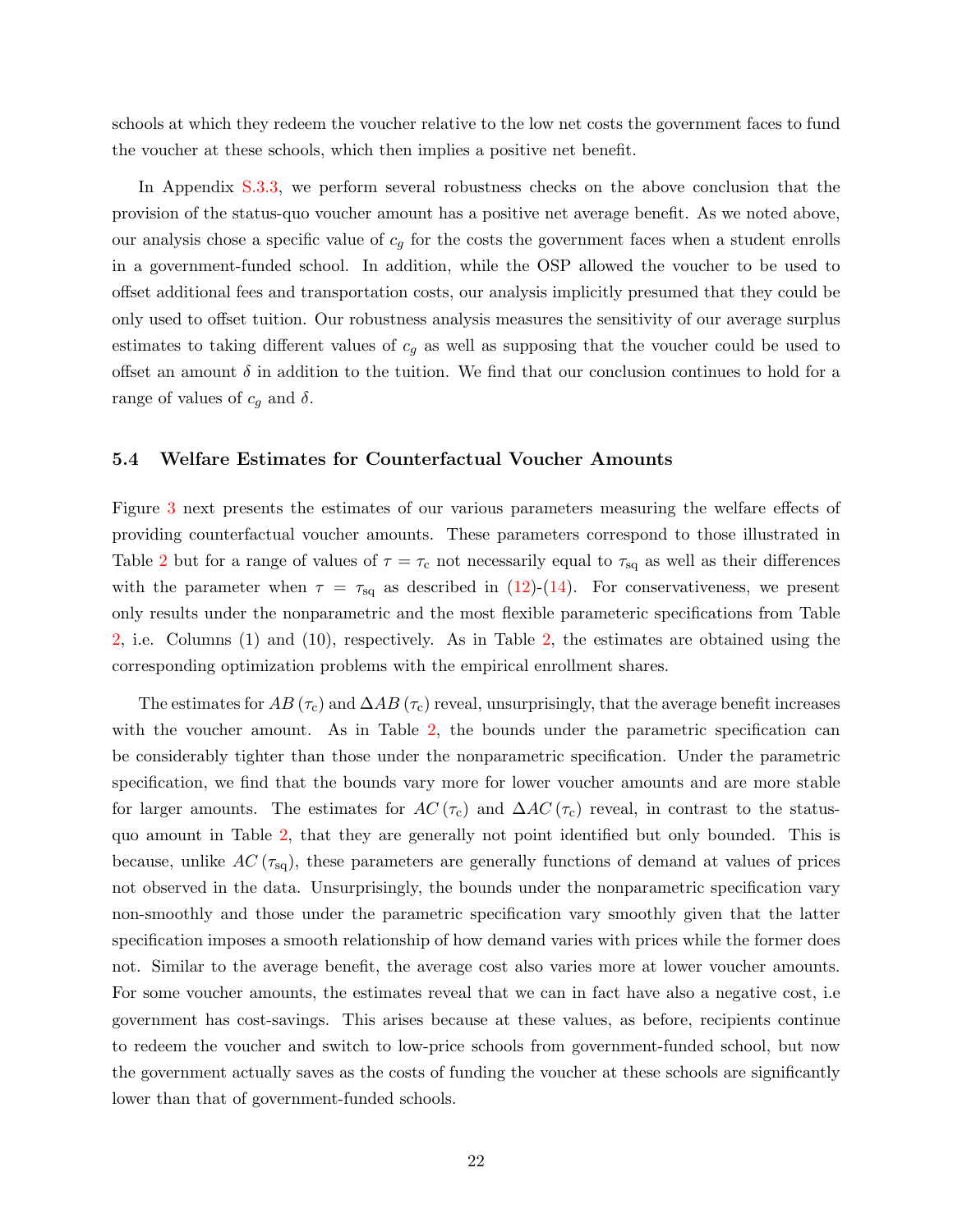<span id="page-23-0"></span>

Figure 3: Estimates for counterfactual voucher amounts

SOURCE: Evaluation of the DC Opportunity Scholarship Program: Final Report (NCEE 2010-4018), U.S. Department of Education, National Center for Education Statistics previously unpublished tabulations.

Taking the difference of average benefit and cost, the estimates for  $AS(\tau_c)$  reveal that the provision of counterfactual voucher amounts may have a positive average benefit net of costs. Specifically, under the nonparametric specification, the bounds reveal that we have positive average surplus for voucher amounts below the status-quo, but potentially not above it. This is because the average costs are low relative to the benefit and potentially even negative at voucher amounts below the stauts-quo, but drastically increase in a non-smooth manner above the status-quo. Under the parameteric specification, the smooth relationship of demand with prices allows the pattern of costs below the stauts-quo voucher to smoothly extend to voucher amounts about it as well implying a positive average surplus for all voucher amounts. Comparing these values to the status-quo surplus, the estimates for  $\Delta AS$  ( $\tau_c$ ) under the parametric specification reveal that the bounds for voucher amounts below around \$1,500 are strictly negatively and, in turn, that providing these low voucher amounts can be strictly worse off than the status-quo amount.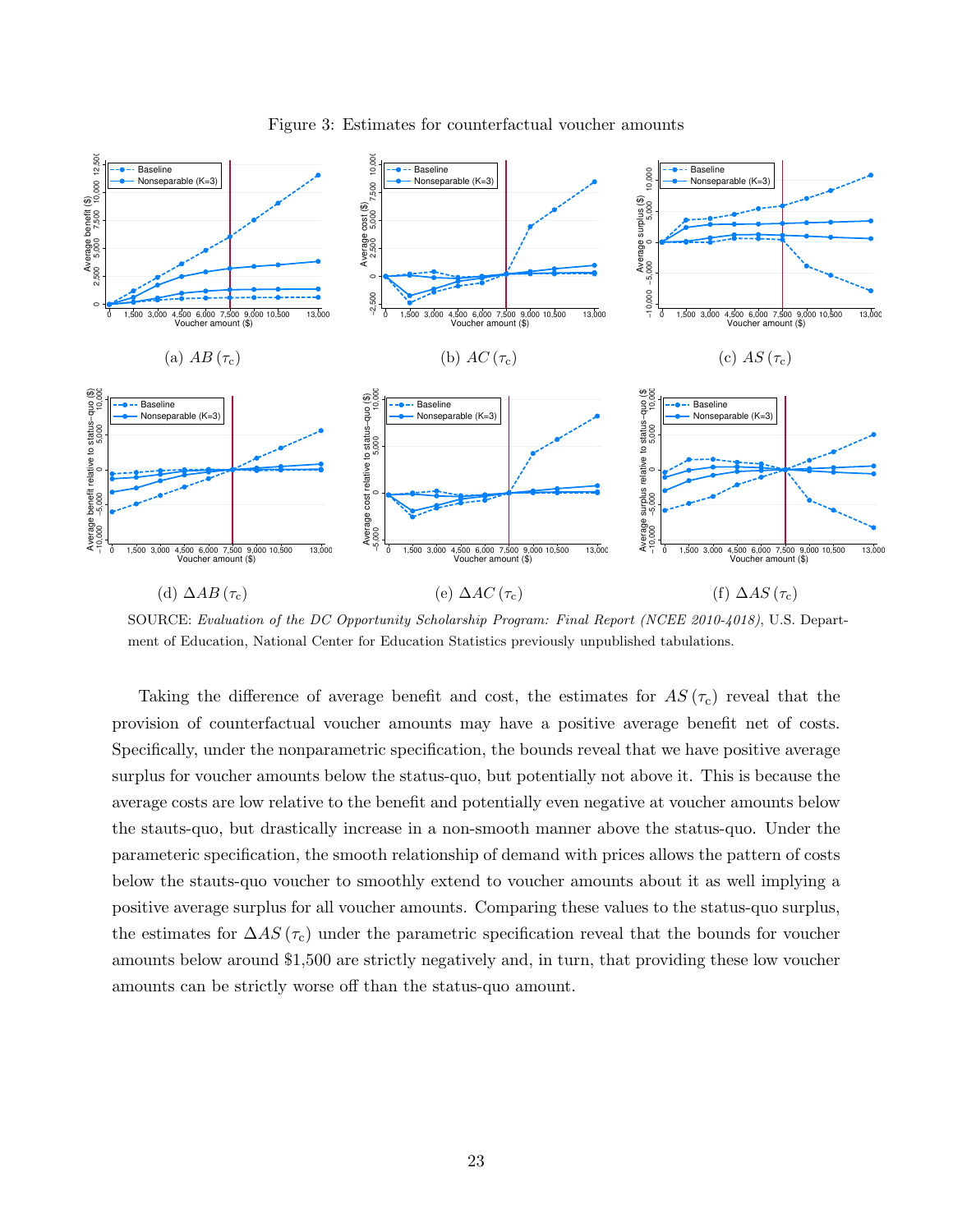### 5.5 Role of Low-tuition Schools in the Program

In summary, our welfare estimates under both the status-quo and counterfactual voucher amounts reveal that voucher provision can have a positive net average benefit. While discussing these results, we specifically noted that they arose due to the presence of low-tuition schools in the program that induce a high welfare benefit for recipients relative to the net costs the government faces when the voucher is redeemed at these schools. We conclude our analysis by investigating the importance of these schools in the program when providing the status-quo voucher amount.

Specifically, we analyze how our estimates change when we remove schools having prices at most a certain amount from the program. To this end, for a given  $\kappa \in \mathbf{R}_+$ , let  $\mathcal{J}^{\kappa} = \{j \in \mathcal{J}_v :$  $p_i(0) \leq \kappa$  denote the set of private participating schools with prices at most an amount  $\kappa$  and let  $j^{\kappa} = \arg \max \mathcal{J}^{\kappa}$  denote the school with the highest price removed from the program. In addition, let  $p^{\kappa}(\tau) = (p_1(0), \ldots, p_{j^{\kappa}}(0), p_{j^{\kappa}+1}(\tau), \ldots, p_{J}(\tau))$  denote the prices of the schools in  $\mathcal{J}_v$  under the application of the status-quo amount when schools with prices at most  $\kappa$  are removed, i.e. the status-quo voucher amount is applied to only schools with prices above  $\kappa$ . Then, similar to [\(8\)](#page-7-2), the average benefit of the status-quo voucher amount absent these schools can be defined by

$$
AB^{\kappa}(\tau_{\text{sq}}) = E[B^{\kappa}(\tau_{\text{sq}})] \tag{36}
$$

,

where  $B^{\kappa}(\tau_{\text{sq}})$  is given by the variable that solves

$$
\max \left\{ \max_{j \in \mathcal{J}_g \cup \mathcal{J}_n} U_j(Y_j), \max_{j \in \mathcal{J}} U_j(Y_j - p_j(0)) \right\}
$$
  
=  

$$
\max \left\{ \max_{j \in \mathcal{J}_g \cup \mathcal{J}_n} U_j(Y_j - B^{\kappa}(\tau_{sq})), \max_{j \in \mathcal{J}} U_j(Y_j - p_j^{\kappa}(\tau_{sq}) - B^{\kappa}(\tau_{sq})) \right\}
$$

Similarly, the average cost and benefit net of costs can be defined by

$$
AC^{\kappa}(\tau_{\text{sq}}) = \sum_{j \in \mathcal{J}} c_j^{\kappa}(\tau_{\text{sq}}) \cdot q_j(p^{\kappa}(\tau_{\text{sq}})) - \sum_{j \in \mathcal{J}} c_j(0) \cdot q_j(p(0)), \qquad (37)
$$

$$
AS^{\kappa}(\tau_{\text{sq}}) = AB^{\kappa}(\tau_{\text{sq}}) - AC^{\kappa}(\tau_{\text{sq}}) \tag{38}
$$

where  $c_j^{\kappa}(\tau_{\text{sq}}) = c_j(\tau_{\text{sq}})$  for  $j \in \mathcal{J} \setminus \mathcal{J}^{\kappa}$  and  $c_j^{\kappa}(\tau_{\text{sq}}) = 0$  for  $j \in \mathcal{J}^{\kappa}$ , i.e. we take the same costs as before except with the difference that we take the schools that are removed from the program to have zero costs. In Appendix [S.3.4,](#page-0-0) we describe how we can continue to use the programs in [\(32\)](#page-14-0) and [\(35\)](#page-15-4) to learn about these parameters and, in turn, obtain estimates for these parameters using their empirical counterparts as in Table [2](#page-21-0) and Figure [3.](#page-23-0)

Figure [4](#page-25-1) present the results for the above parameters for a range of values of  $\kappa$  and, as in Figure [3,](#page-23-0) for the nonparametric and most flexible parametric specifications from Table [2.](#page-21-0) The bounds under the nonparametric specification are considerably wider than those under the parametric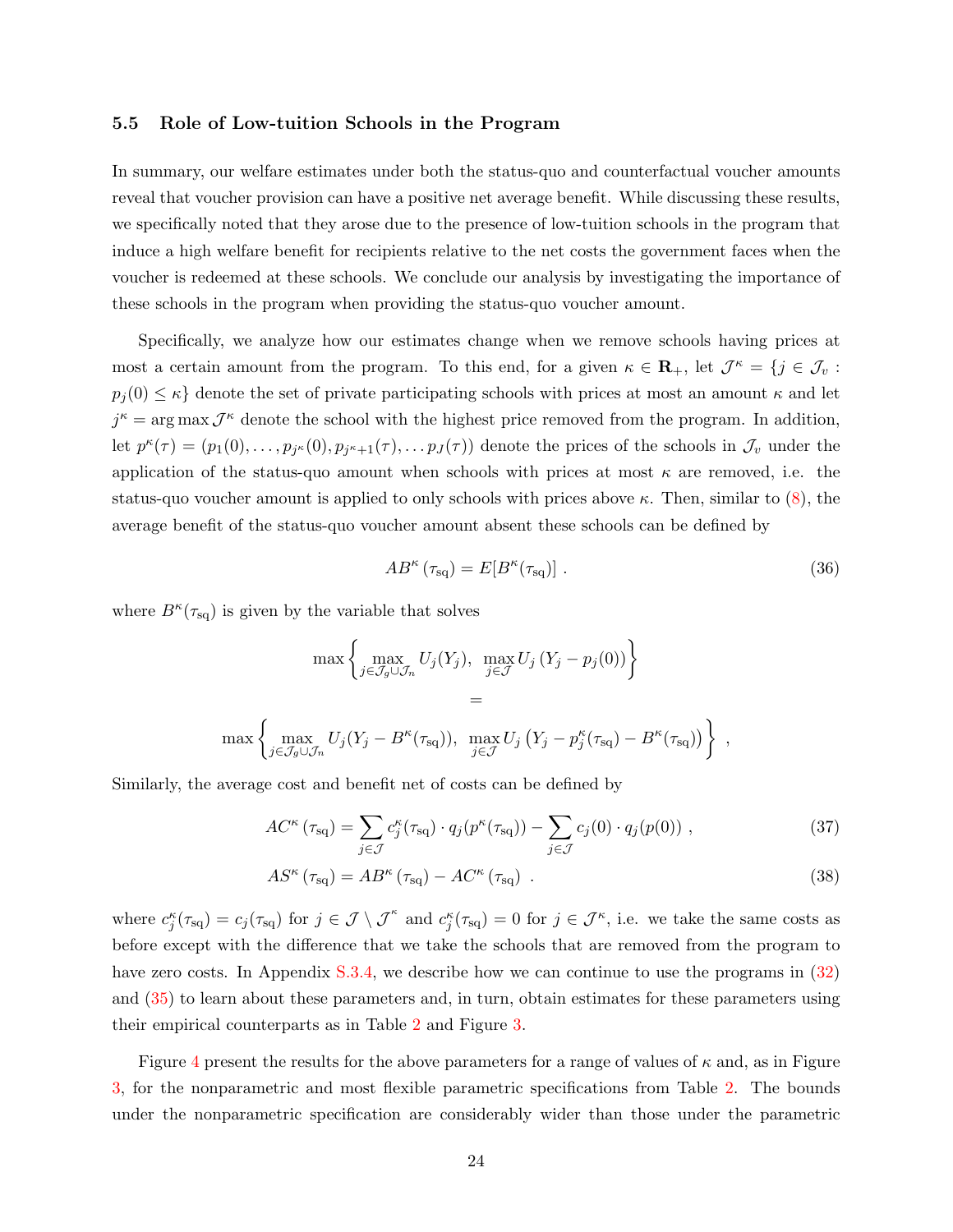<span id="page-25-1"></span>



SOURCE: Evaluation of the DC Opportunity Scholarship Program: Final Report (NCEE 2010-4018), U.S. Department of Education, National Center for Education Statistics previously unpublished tabulations.

specification and especially so for the average benefit, where the upper bound stays constant across all values of  $\kappa$ . This is because the data does not provide any cross-price variation and, unlike the parametric specification, the nonparametric specification does not impose any cross-price restrictions. Under the parametric specification, Figure  $4(a)$  $4(a)$ -(b) reveal that the average benefits and costs first steeply decrease and increase, respectively, from the removal of low-tuition schools from the program and then become more stable when more expensive schools are removed. This highlights that recipients strongly value the presence of low-tuition schools in the program and absent these schools are switching to the relatively more expensive government-funded schools.

Taking the difference of the average benefit and costs, Figure [4\(](#page-25-1)c) reveals that the removal of lowtuition schools from the program generally results in the reduction of average surplus. Specifically, we find that absent schools with tuition at most \$3,500 in the program we can potentially have a negative surplus. A closer look at Figure  $2(b)$  $2(b)$  reveals that about  $25\%$  of schools in the program are concentrated with tuition at most this value. The estimates from Figure  $4(c)$  $4(c)$  highlight that the presence of these low-tuition schools in the program play an essential role in explaining the positive net benefit our analysis finds for the provision of the status-quo voucher amount.

# <span id="page-25-0"></span>6 Conclusion

In this paper, we analyzed the welfare effects of voucher provision in the DC Opportunity Scholarship Program (OSP). We did so by developing new tools that showed how to generally use data with random allocation of school vouchers to characterize what we can learn about the welfare effects of providing a voucher of a given amount. Applying our tools to the OSP data, our estimates revealed that provision of the status-quo as well as a wide range of counterfactual amounts has a positive net average benefit and that these positive results arise due to the presence of may low-tuition schools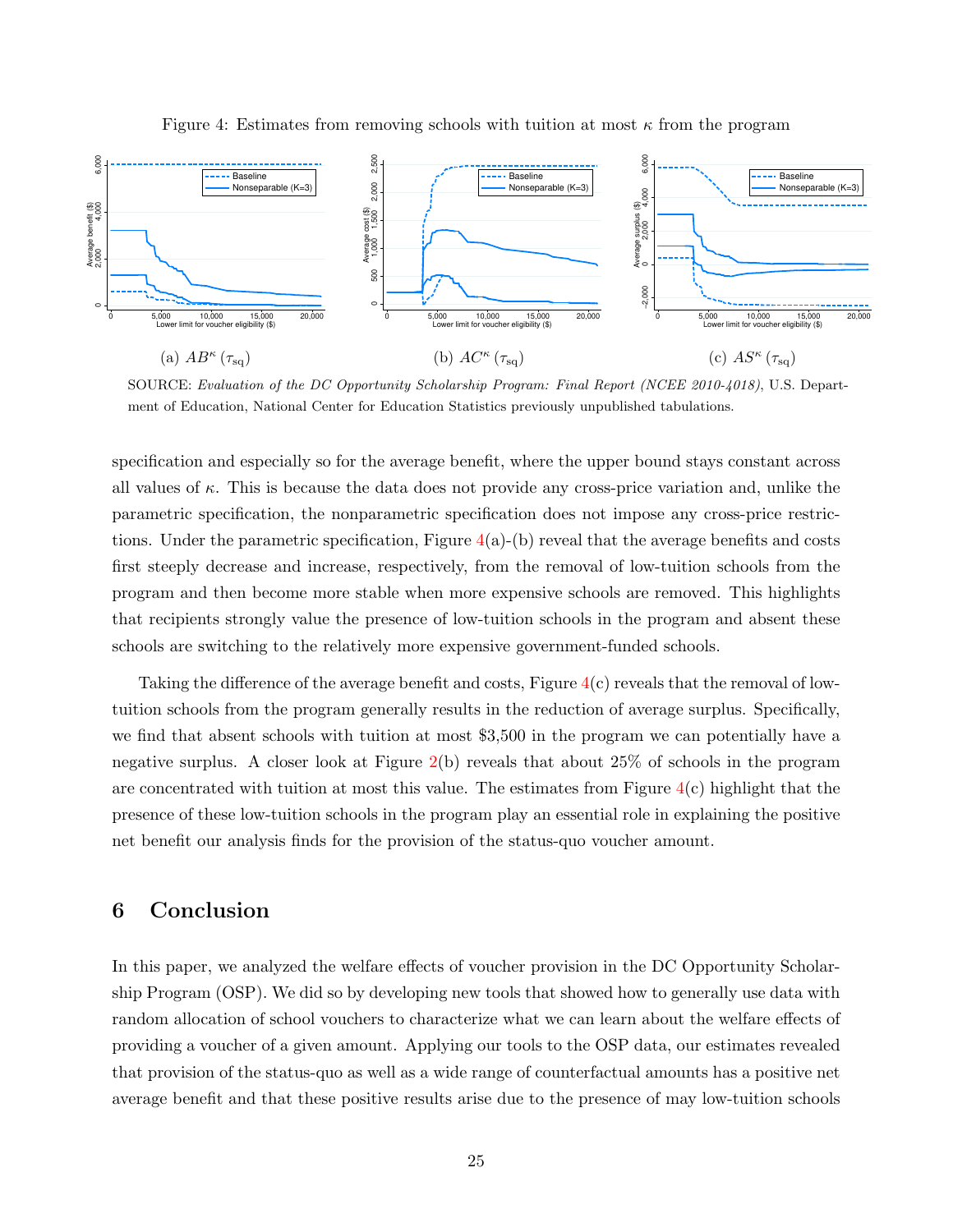in the program.

To conclude, we note while the OSP provided vouchers valid for at least five years, our analysis focused only on school choices collected in the initial year. As a result, unless recipients do not change their choices across years, it is more appropriate to interpret our estimates in some sense as the welfare effects of a voucher that is to be used in the same year. As noted in [Wolf et al.](#page-28-3) [\(2010\)](#page-28-3), the data reveals there is in fact substantial variation in choices across years. It would be interesting to estimate the welfare effects of the voucher across these years and analyze if the positive results we find continue to hold. To do so, one would potentially need to considerably extend our analysis to introduce and characterize related welfare parameters in some version of a dynamic discrete choice model. We leave such extensions for future research.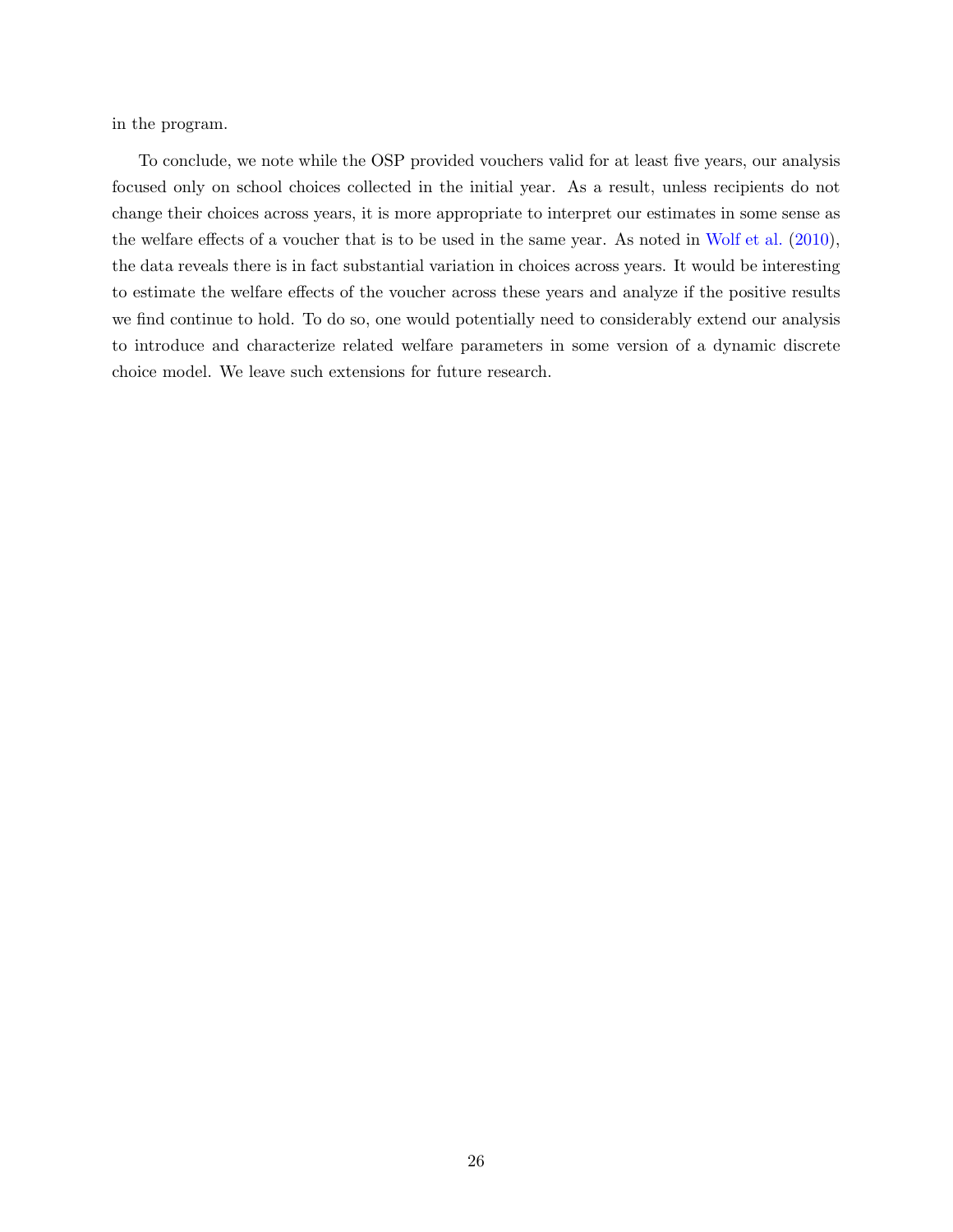# References

- <span id="page-27-1"></span>ABDULKADIROĞLU, A., PATHAK, P. A. and WALTERS, C. R. (2018). Free to choose: Can school choice reduce student achievement? American Economic Journal: Applied Economics, 10 175– 206.
- <span id="page-27-2"></span>ANGRIST, J., BETTINGER, E., BLOOM, E., KING, E. and KREMER, M. (2002). Vouchers for private schooling in colombia: Evidence from a randomized natural experiment. American economic review, 92 1535–1558.
- <span id="page-27-8"></span>BHATTACHARYA, D. (2015). Nonparametric welfare analysis for discrete choice. *Econometrica*, 83 617–649.
- <span id="page-27-9"></span>BHATTACHARYA, D. (2018). Empirical welfare analysis for discrete choice: Some general results. Quantitative Economics, 9 571–615.
- <span id="page-27-10"></span>BHATTACHARYA, D.  $(2019)$ . The empirical content of binary choice models. *arXiv preprint* arXiv:1902.11012.
- <span id="page-27-7"></span>Carneiro, P. M., Das, J. and Reis, H. (2019). The value of private schools: Evidence from pakistan.
- <span id="page-27-11"></span>Chesher, A., Rosen, A. M. and Smolinski, K. (2013). An instrumental variable model of multiple discrete choice. Quantitative Economics, 4 157–196.
- <span id="page-27-3"></span>DYNARSKI, M., RUI, N., WEBBER, A. and GUTMANN, B. (2018). Evaluation of the dc opportunity scholarship program: Impacts two years after students applied. ncee 2018-4010. National Center for Education Evaluation and Regional Assistance.
- <span id="page-27-6"></span>Epple, D., Romano, R. E. and Urquiola, M. (2017). School vouchers: A survey of the economics literature. Journal of Economic Literature, 55 441–92.
- <span id="page-27-0"></span>FRIEDMAN, M. (1962). Capitalism and freedom. University of Chicago press.
- <span id="page-27-4"></span>Howell, W. G., Wolf, P. J., Peterson, P. E. and Campbell, D. E. (2000). Test-score effects of school vouchers in dayton, ohio, new york city, and washington, dc: Evidence from randomized field trials.
- <span id="page-27-12"></span>KAMAT, V. (2019). Identification with latent choice sets. arXiv preprint arXiv:1711.02048.
- <span id="page-27-13"></span>KITAMURA, Y. and STOYE, J. (2018). Nonparametric analysis of random utility models. *Econo*metrica, 86 1883–1909.
- <span id="page-27-5"></span>Krueger, A. B. and Zhu, P. (2004). Another look at the new york city school voucher experiment. American Behavioral Scientist, 47 658–698.